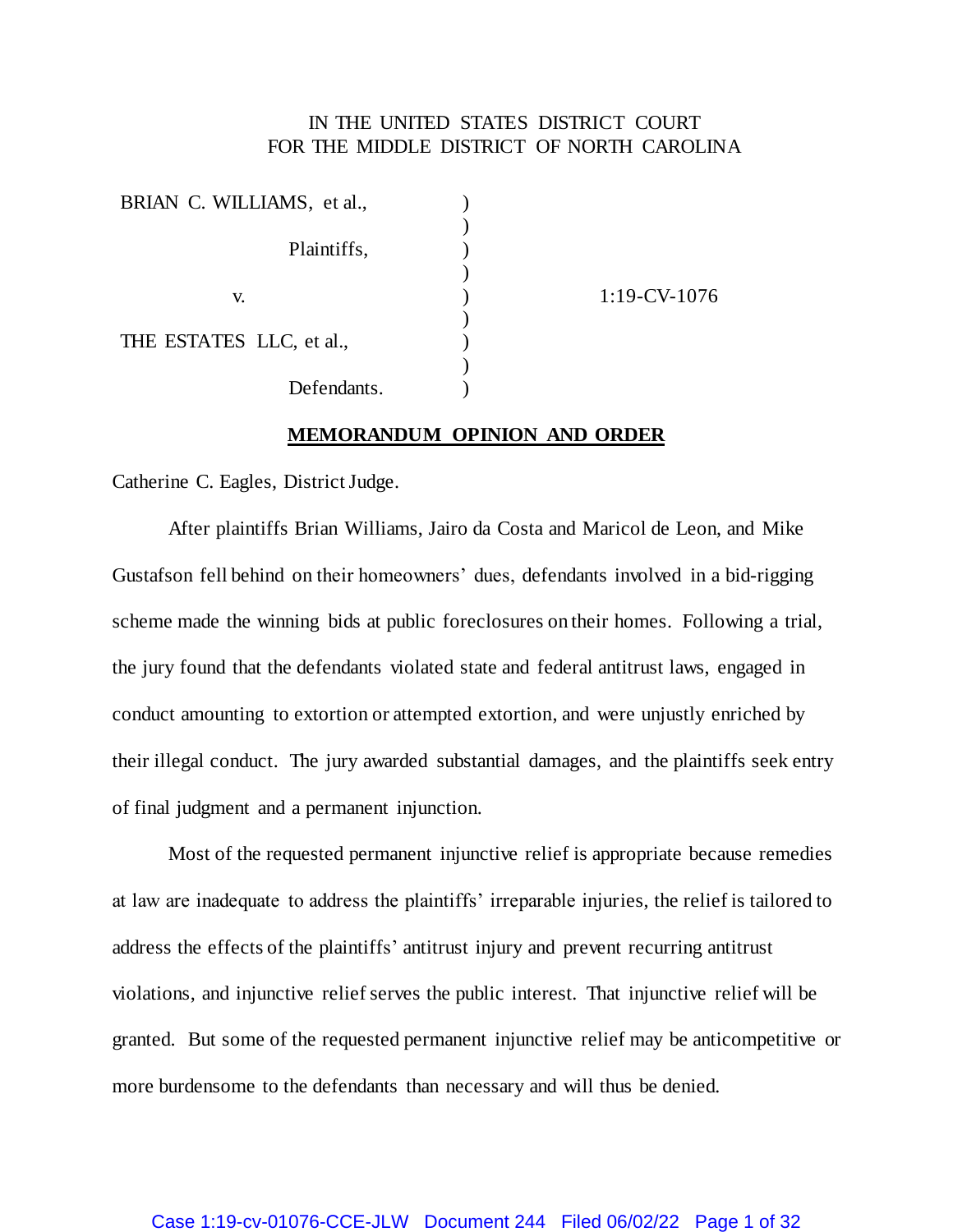### **I. Factual Findings**

To decide on appropriate equitable relief, the Court must respect and apply the jury's binding factual findings. *See Steves & Sons, Inc. v. JELD-WEN, Inc.*, 988 F.3d 690, 703 n.2 (4th Cir. 2021). This is not a problem; the jury's verdict was supported by substantial persuasive evidence and the defendants' evidence was weak.

### **a. Jury Findings**

 $\overline{a}$ 

After hearing several days of evidence, the jury returned a verdict finding that the various defendants<sup>1</sup> engaged in a bid-rigging conspiracy in violation of the Sherman Act and state law by agreeing to limit bids by Estates members to one Estates member per property during the time they were placing bids on the properties of the plaintiffs. Doc. 235 (Jury Verdict, Issues 1, 4, 7). To compensate the plaintiffs for injuries caused by these federal and state antitrust violations, the jury awarded \$87,300 in damages to Mr. Williams, *id.* at 2; \$85,000 in damages to Mr. da Costa and Ms. de Leon, *id.* at 6; and \$34,900 in damages to Mr. Gustafson. *Id.* at 10.

The jury also found that some of the defendants used the pending foreclosures to attempt to extort funds from Mr. Williams and from Mr. da Costa and Ms. de Leon, *id.* (Jury Verdict, Issues 2 and 5), and to obtain an interest in Mr. Gustafson's home by

<sup>&</sup>lt;sup>1</sup> The individual defendants are Craig Brooksby, Tonya Newell, Carolyn Souther, and Lynn Pinder, and the LLC defendants are Avirta LLC, GG Irrevocable Trust, King Family Enterprises LLC, Maldives LLC, NC Bidding-2 LLC, Red Tree Holdings LLC, The Estates (UT) LLC, The Estates LLC, The Estates Real Estate Group LLC, Timbra of North Carolina LLC, and Versa Properties LLC. While the defendants vary as to who is responsible for each plaintiff's claims, the defendants have not differentiated between and among themselves as to whether injunctive relief is appropriate. For ease of reading, they will be referenced as a group, except in the few instances where specificity is required for clarity. The defendants will be individually listed and distinguished in the permanent injunction and money judgment, consistent with the verdict.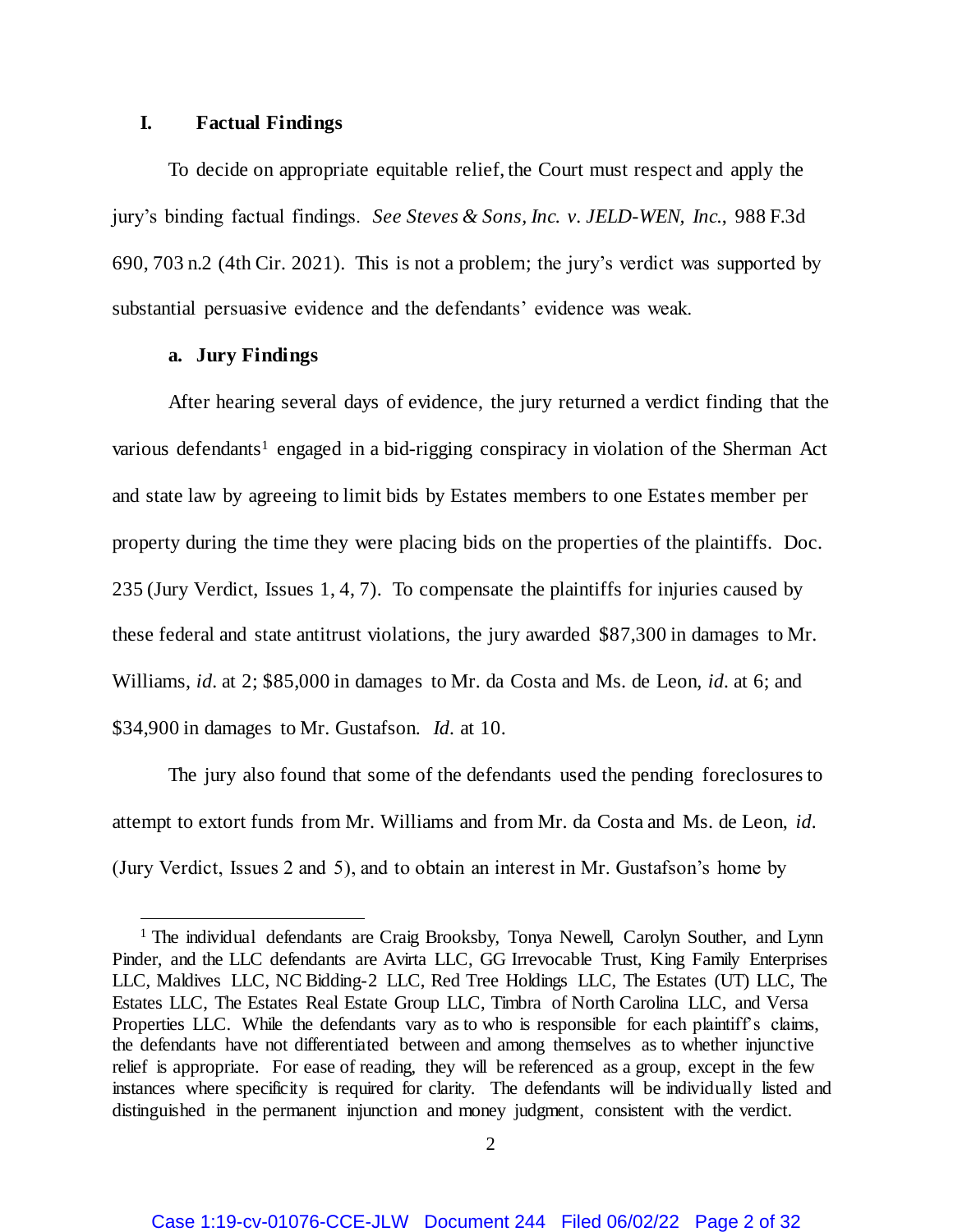misrepresenting eviction procedures to his ex-wife, Karen Gustafson. *Id.* (Jury Verdict, Issue 8). To compensate the plaintiffs for injuries caused by the defendants' attempted extortions and misrepresentations, the jury awarded \$35,000 in damages to Mr. Williams, *id.* at 3; \$50,000 in damages to Mr. da Costa and Ms. de Leon, *id.* at 7; and \$10,000 in damages to Mr. Gustafson. *Id.* at 11.

Finally, the jury found that some of the defendants were unjustly enriched by their conduct at the expense of the plaintiffs. *Id.* (Jury Verdict, Issues 3, 6, 9). To prevent the defendants from being unjustly enriched by their misconduct, the jury awarded damages in the amount of \$110,000 to Mr. Williams, *id.* at 4; \$110,000 to Mr. da Costa and Ms. de Leon, *id.* at 8; and \$55,000 to Mr. Gustafson. *Id.* at 12.

#### **b. General Findings of Fact**

Based on the evidence at trial, and consistent with the jury's verdict, the Court finds the following facts by a preponderance of the evidence. *See, e.g.*, *Sheely v. MRI Radiology Network, P.A.*, 505 F.3d 1173, 1182 n.10 (11th Cir. 2007). Additional factual findings will be made throughout this order as needed to address specific requests for injunctive relief.

The Estates LLC is a membership-based LLC founded by Craig Brooksby that operates across multiple states, including North Carolina. It has at least one employee in Bangladesh and contracts with agents in several states to provide various services to the Estates and its members.

The Estates requires members to pay a monthly subscription fee for access to its services. This includes exclusive access to the Estates' website,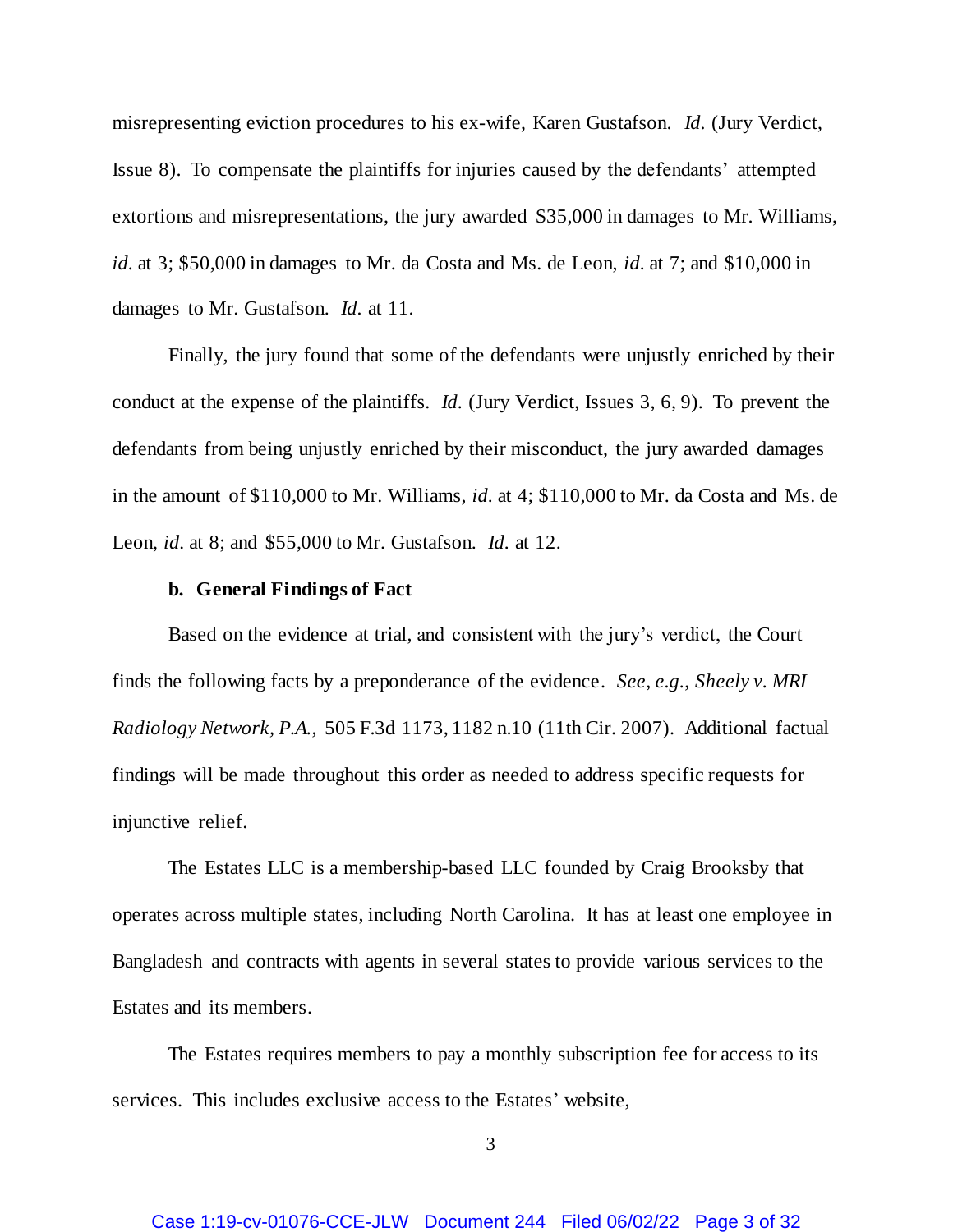http://www.estatestracking.com. The website features an online database providing real estate information on various properties in foreclosure or otherwise for sale as compiled from public data, including information such as estimated debt on a property, estimated value of a property, and location of a property.

Estates members submit internal bids on properties listed on the Estates' website by clicking on a "Buy It" button and disclosing the maximum amount they would pay for the property in question. Based on that information, Mr. Brooksby, the acquisition assistants retained by the Estates, or some other agent of the Estates, selects one bidder the Estates will represent in submitting bids at a public foreclosure auction or in the upset bid process. The Estates often does not choose the member offering the highest amount, instead frequently choosing a lower bid that has a better possibility of making more money for Mr. Brooksby and others or which he favors for other undisclosed reasons.

As part of their membership, Estates members receive the services of an acquisition assistant who attends the foreclosure sale and then bids on behalf of the chosen Estates member. <sup>2</sup> Estates members are also entitled to consultations with and advice from Mr. Brooksby, the Estates acquisition assistant, or both, about bidding strategies. If there is a later upset bid process, the acquisition assistant keeps the chosen Estates member informed and continues to make bids on his or her behalf. Only one

<sup>&</sup>lt;sup>2</sup> On no more than a handful of occasions during the relevant time, the Estates authorized a member to attend a foreclosure sale and bid on his or her own behalf when all acquisition assistants were unavailable. There was no evidence that the authorized member bid against any other Estates member at any of these sales.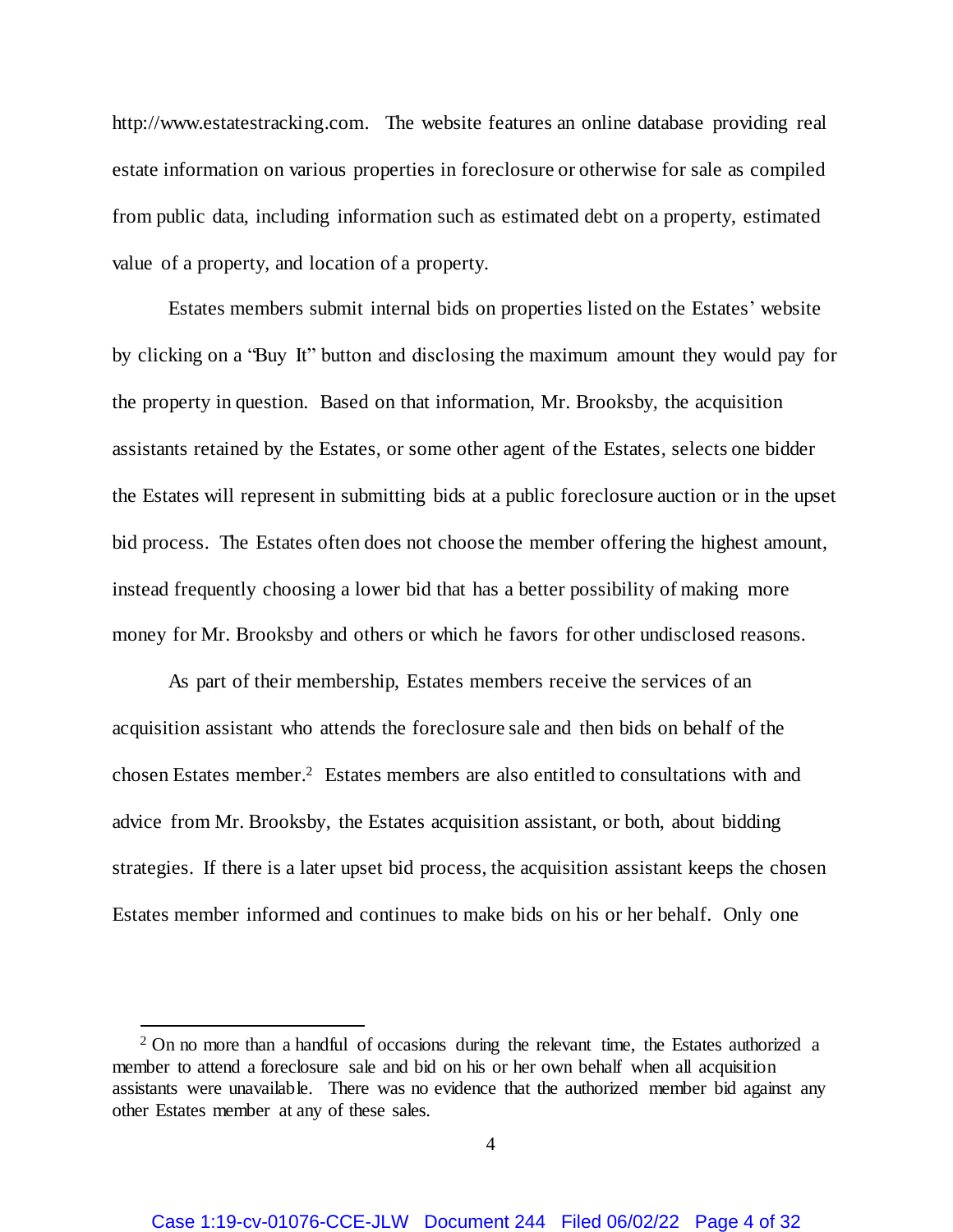member of the Estates may use its services to place public bids on properties in foreclosure, and the Estates members agree not to bid against one another.

Mr. Brooksby is entitled to some of the profits obtained from any property acquired using the Estates' services. And if an Estates member acquires property found through the Estates database, he or she owes the Estates an acquisition fee, even if he or she does not use an acquisition assistant's services.

The Estates also provides educational services to its members. Mr. Brooksby teaches Estates members about real estate, including bidding strategies on foreclosed homes. At weekly meetings, Mr. Brooksby and the acquisition assistants educate Estates members on how to use the website and internal bidding system. Mr. Brooksby also discusses his methods for increasing profits on foreclosed properties.

For example, Mr. Brooksby advises Estates members who win a bid at foreclosure to approach the owner of the foreclosed home before closing on the property in an effort to make more money with less risk. Estates members frequently retain the services of other Estates members, such as defendant Carolyn Souther, to negotiate with the homeowner, though some Estates members make the effort individually. Mr. Brooksby is often available to Estates members and their agents, such as Ms. Souther, to talk through the best strategies to use during the negotiation process.

The strategies that the Estates and Mr. Brooksby recommend vary depending on the circumstances. Estates members or their agents, including Ms. Souther, sometimes misrepresent to the homeowner that they already own the foreclosed property in an effort to obtain the property at a lower price, to obtain payment in exchange for relinquishing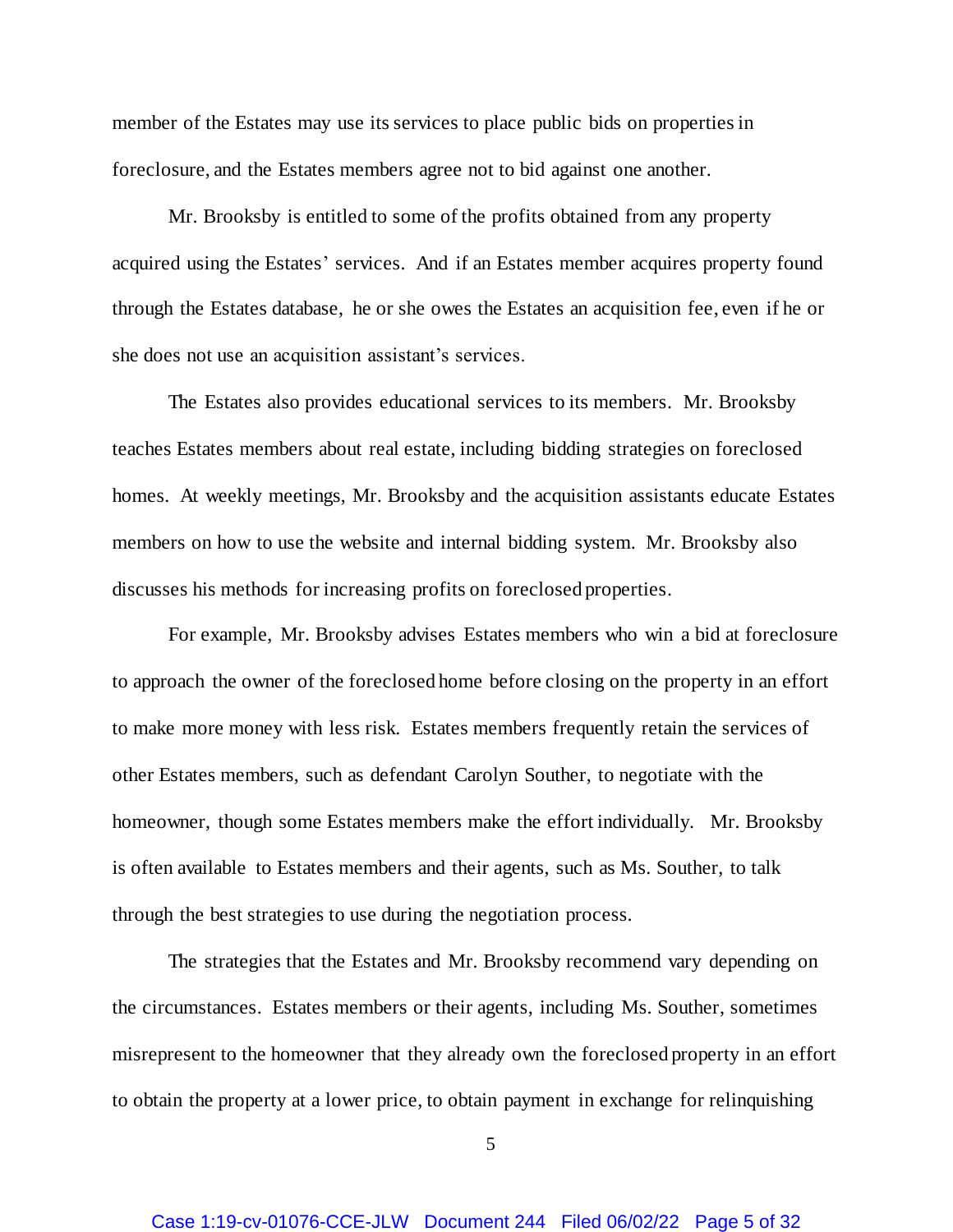their putative interest, or to sell their putative interest back to the homeowner at an inflated price. On at least one occasion involving Ms. Gustafson, Ms. Souther threatened a homeowner in foreclosure with immediate eviction, contrary to what is allowed under state law.

### **II. Money Judgment**

l

The jury found that the defendants engaged in bid rigging in violation of the Sherman Act, 15 U.S.C. § 1, and state antitrust law, N.C. Gen. Stat. § 75-1, in answer to Issues 1, 4, and 7, and the plaintiffs are entitled to treble damages pursuant to those laws. *See* 15 U.S.C. § 15; N.C. Gen. Stat. § 75-16. Thus, for their federal and state antitrust violations, the defendants named in the verdict sheet<sup>3</sup> are jointly and severally liable to Mr. Williams in the amount of \$261,900 (\$87,300 trebled), to Mr. da Costa and Ms. de Leon jointly in the amount of \$255,000 (\$85,000 trebled), and to Mr. Gustafson in the amount of \$104,700 (\$34,900 trebled).

The Court concludes that the attempted extortion and misrepresentations by the defendants as found by the jury in answer to Issues 2, 5, and 8 are unfair and deceptive trade practices under North Carolina law. *See* N.C. Gen. Stat. § 75-1.1. Ms. Souther, acting on behalf of the Estates and other defendants, lied to Mr. Williams, Mr. da Costa, and Ms. de Leon about the status of their foreclosures, misrepresenting that another Estates member already owned their homes and attempting to extort money in exchange

<sup>&</sup>lt;sup>3</sup> As mentioned in footnote 1, because of somewhat different facts for each plaintiff, the defendants for this and other issues are not completely identical across plaintiffs.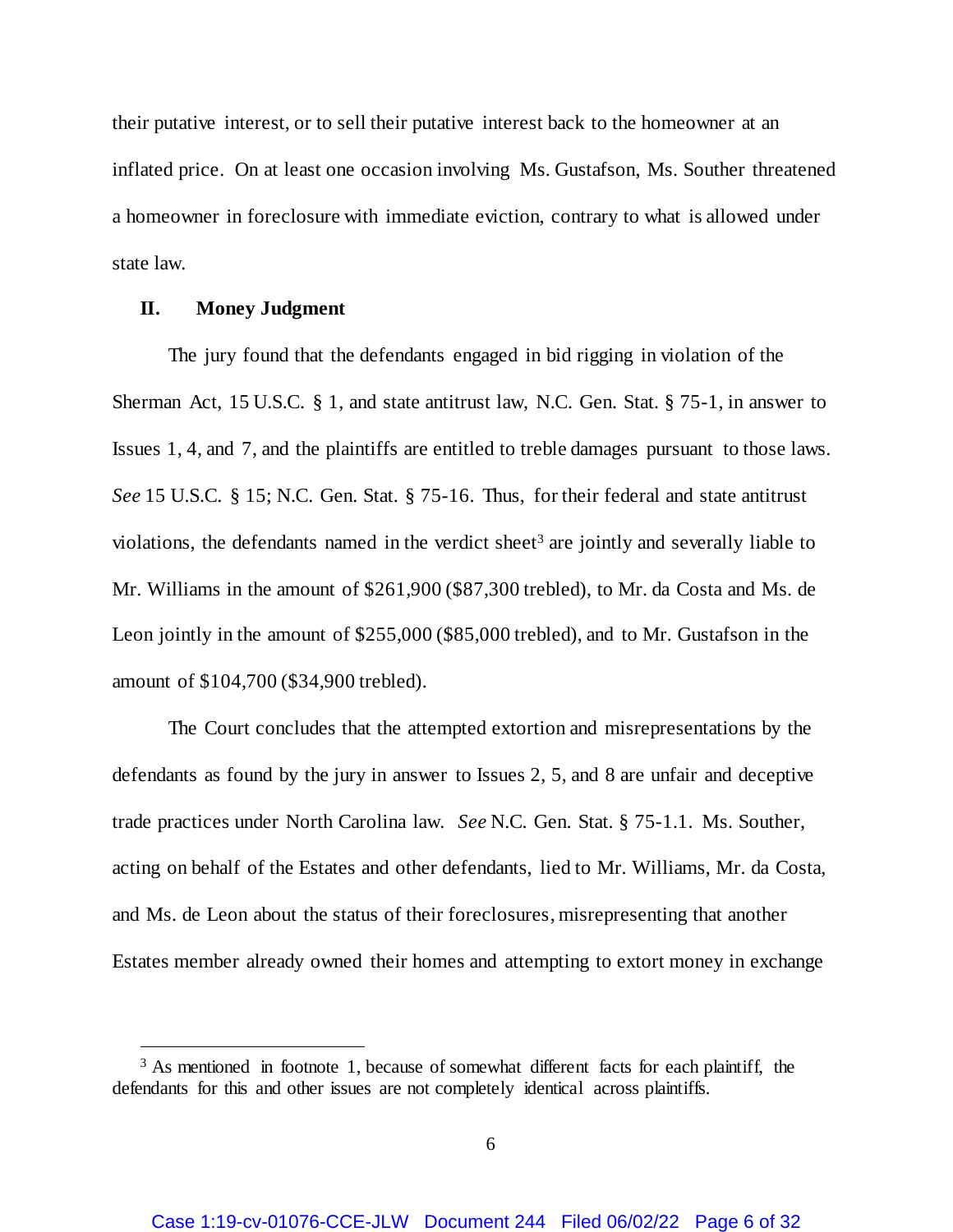for not enforcing the Estates member's non-existent rights. 4 Ms. Souther lied to Mr. Gustafson's ex-wife about North Carolina eviction law, repeatedly telling Ms. Gustafson that her ex-husband and children would be evicted within days unless Ms. Gustafson sold her half-interest in their home. Now Mr. Gustafson owns his home with a bid-rigger, not the mother of his children. As required by statute, the damages awards as to Issues 2, 5, and 8 must be trebled. N.C. Gen. Stat. § 75-16; *see, e.g.*, *Bhatti v. Buckland*, 328 N.C. 240, 243, 400 S.E.2d 440, 442 (1991). For the defendants' Chapter 75 violations, they are jointly and severally liable to Mr. Williams in the amount of \$105,000 (\$35,000 trebled), to Mr. da Costa and Ms. de Leon jointly in the amount of \$150,000 (\$50,000 trebled), and to Mr. Gustafson in the amount of \$30,000 (\$10,000 trebled).

The plaintiffs are entitled to prejudgment interest on all compensatory damages based on applicable state law. *See Calderon v. GEICO Gen. Ins. Co.*, 809 F.3d 111, 133 (4th Cir. 2015) (holding state law governs the award of prejudgment interest where state claims come before a federal court on supplemental jurisdiction). Pursuant to N.C. Gen.

 $\overline{a}$ 

<sup>4</sup> Extortion is wrongfully obtaining anything of value from another by threat, duress, or coercion to take illegal action. *See, e.g.*, *Harris v. NCNB Nat'l Bank of N.C.*, 85 N.C. App. 669, 675, 355 S.E.2d 838, 843 (1987). At the time of Ms. Souther's misrepresentations, the foreclosure bidding process had ended and an Estates member had the right to buy the plaintiffs' property and obtain a deed from the trustee. But the member had put up very little money, had not yet paid the purchase price, had no contractual obligation to complete the foreclosure purchase, and did not own the property. By lying about the status of the foreclosure, the member's agent, Ms. Souther, attempted to coerce the plaintiffs to pay the Estates member to abandon his or her bid under the guise of selling the property back to them. Estates members or their agents frequently approached homeowners after winning bids on foreclosed properties. While some no doubt behaved ethically when negotiating with homeowners, it is a fair inference that others, with the encouragement of the defendants, had no real intention of closing on the foreclosure sale at all. Extorting a homeowner was a safer bet than the risks associated with buying homes in foreclosure and flipping them.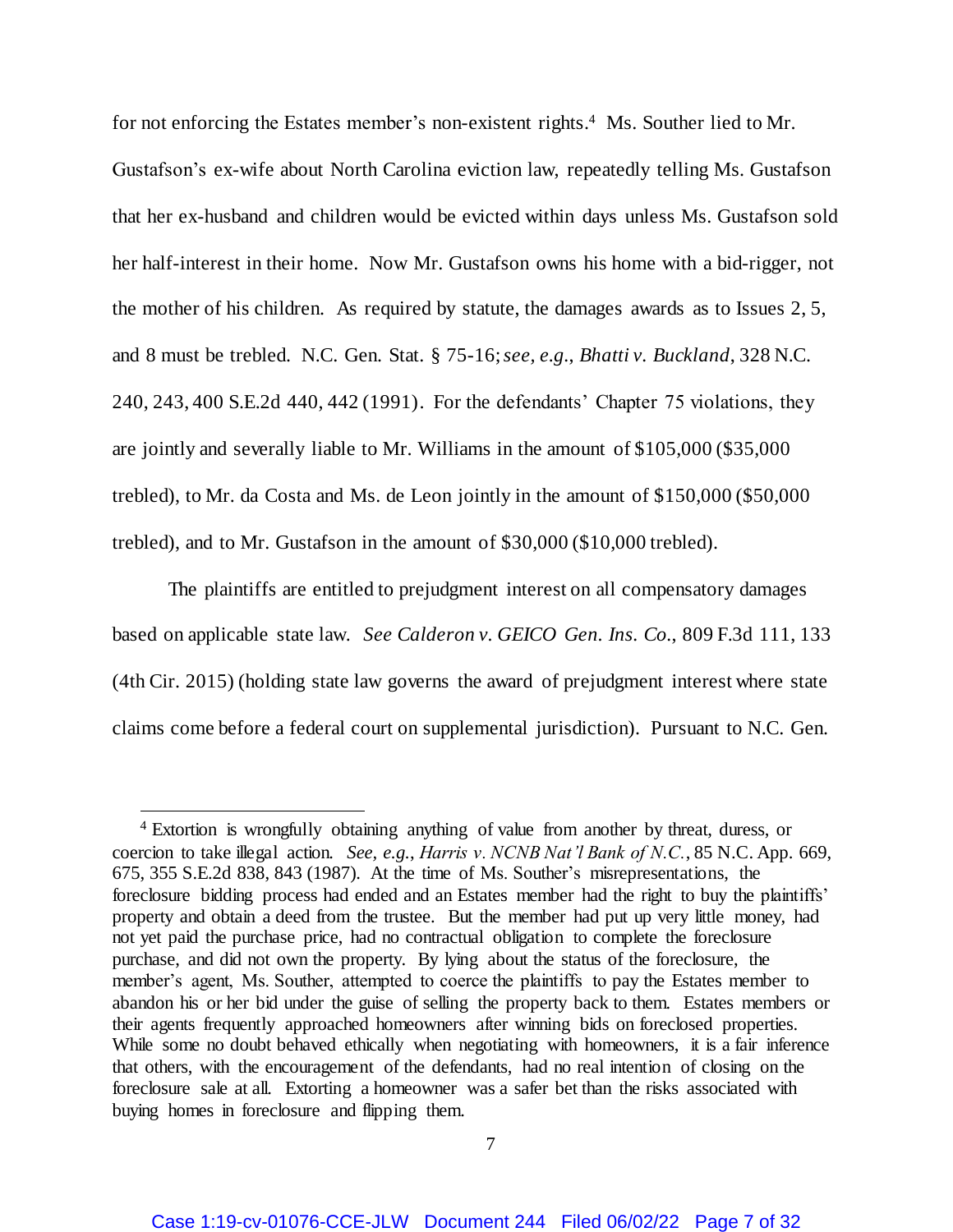Stat.  $\S$  24-5(b), "[i]n an action other than contract, any portion of a money judgment designated by the fact finder as compensatory damages bears interest from the date the action is commenced until the judgment is satisfied." Prejudgment interest on compensatory damages is mandatory under N.C. Gen. Stat. § 24-5(b). *See Beach Mart, Inc. v. L&L Wings, Inc.*, No. 11-CV-44, 2021 WL 1159656, at \*6 (E.D.N.C. Mar. 26, 2021) (collecting cases). The plaintiffs brought antitrust claims under state and federal law and brought their other causes of action under state law, so prejudgment interest applies to the compensatory damages awarded by the jury as to each cause of action.

Because prejudgment interest applies only to the "portion of a money judgment designated . . . as compensatory damages," N.C. Gen. Stat. § 24-5(b), prejudgment interest does not apply to trebled damages stemming from a Chapter 75 violation. *See Johnson v. Colonial Life & Accident Ins. Co.*, 173 N.C. App. 365, 372, 618 S.E.2d 867, 872 (2005); *Mkt. Am., Inc. v. Rossi*, 104 F. Supp. 2d 606, 608–09 (M.D.N.C. 2000), *aff'd*, 238 F.3d 413 (4th Cir. 2000) (per curiam) (unpublished); *Earls v. Forga Contracting, Inc.*, No. 19-CV-190, 2020 WL 1516813, at \*8 (W.D.N.C. Mar. 30, 2020) (collecting cases). The plaintiffs acknowledge that the award of prejudgment interest should be based on the compensatory portion of the money judgment alone. Doc. 243 at 17. Thus, prejudgment interest will be applied only to the compensatory damages the jury awarded for the antitrust and unfair trade practices claims.

The defendants have not objected to the amounts the plaintiffs included in their proposed judgment or contended any damages should not be trebled. Nor have they asserted that any damages awards related to the defendants' federal and state antitrust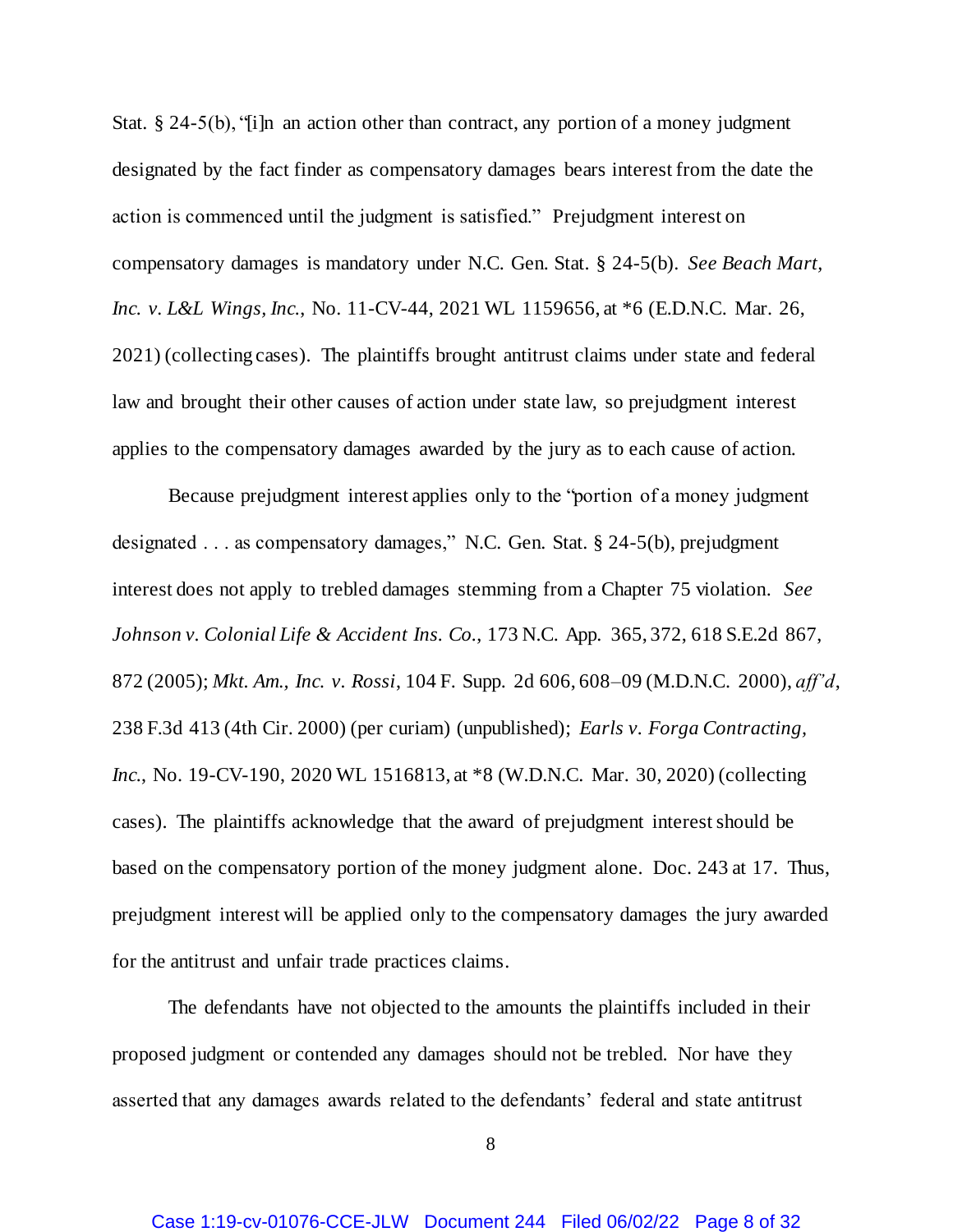violations, Chapter 75 violations, or unjust enrichment are duplicative or overlapping as to any plaintiff. The defendants object only to the proposed award of prejudgment interest. Doc. 241 at 1–2. But their arguments are not persuasive.

First, the defendants contend that under federal antitrust law, prejudgment interest can be awarded only if a party has unnecessarily delayed litigation. *Id.* at 1; *see* 15 U.S.C. § 15(a). The Court need not decide whether those circumstances are present here. As noted *supra*, the bid-rigging claim arose under state law as well as federal law, and the other two causes of action were predicated on state law violations. State law requires prejudgment interest on compensatory damages.

Second, the defendants assert that prejudgment interest should not be awarded because the jury did not award prejudgment interest. Doc. 241 at 1. They cite no authority to support this argument, and, under North Carolina law, the court assesses prejudgment interest based on the jury's determination of compensatory damages. *See Brown v. Flowe*, 349 N.C. 520, 523, 507 S.E.2d 894, 896 (1998).

Finally, the defendants maintain that prejudgment interest is not required under N.C. Gen. Stat. § 75-1, the state antitrust law provision, and contend interest is authorized only if there is some other basis for it at law. Doc. 241 at 2. But the defendants do not address N.C. Gen. Stat. § 24-5(b) and its explicit mandate that prejudgment interest applies in any "action other than contract." *See Hamby v. Williams*, 196 N.C. App. 733, 738, 676 S.E.2d 478, 481 (2009). This encompasses the plaintiffs' state antitrust, Chapter 75, and unjust enrichment claims.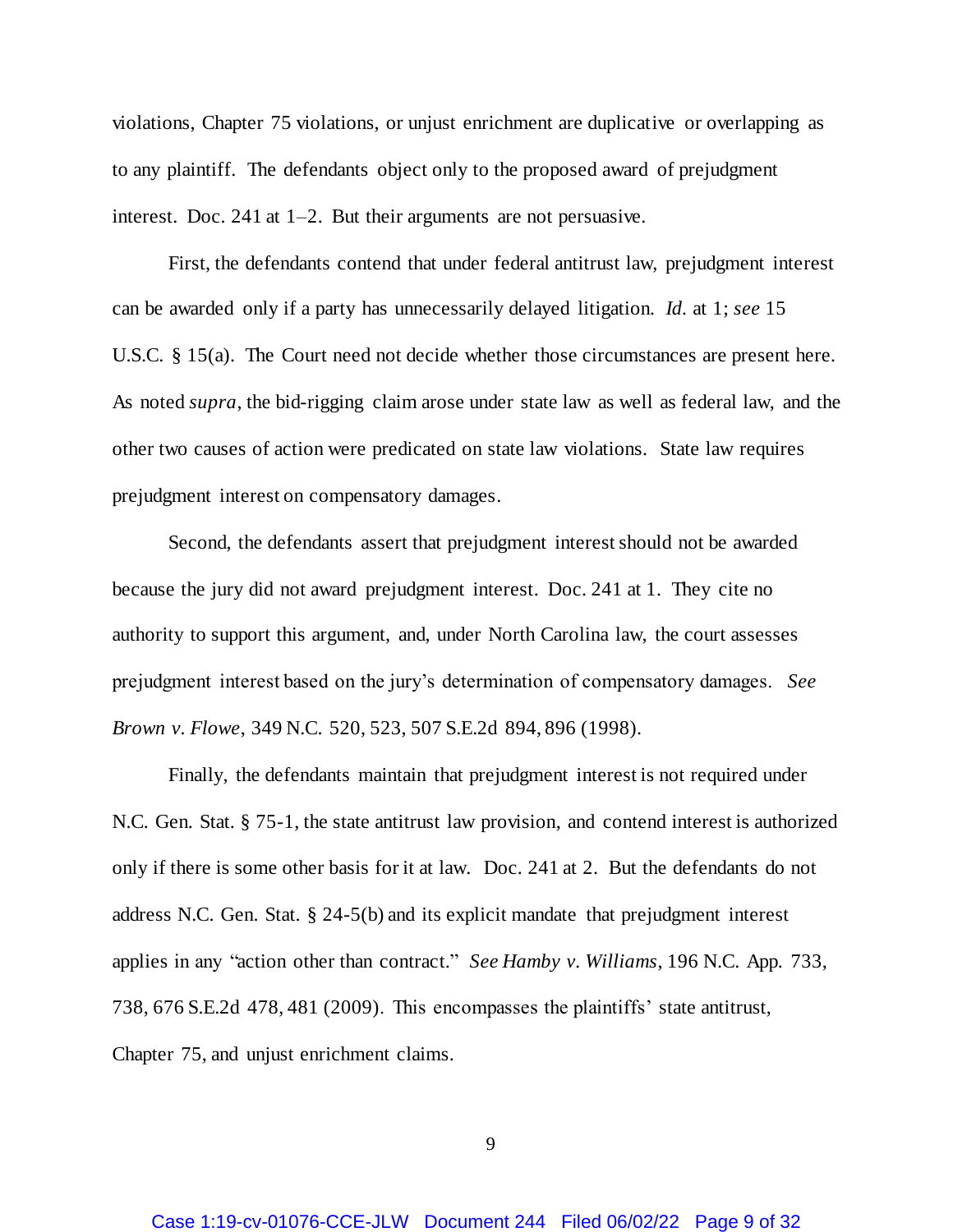### **III. Section 16 of the Clayton Act and Permanent Injunctions**

Section 16 of the Clayton Act, 15 U.S.C. § 26, permits courts to award equitable relief in private antitrust actions. The law provides in relevant part that any person "shall be entitled to sue for and have injunctive relief against threatened loss or damage by a violation of the antitrust laws when and under the same conditions and principles as injunctive relief against threatened conduct that will cause loss or damage is granted by courts of equity." *Id.* (cleaned up). The plaintiffs seek several injunctive remedies for their antitrust injuries caused by the defendants' Sherman Act violations.

In deciding whether to grant injunctive relief under the Clayton Act, courts apply general equitable principles and require a plaintiff seeking a permanent injunction to show: (1) an irreparable injury; (2) remedies at law are inadequate to compensate for that injury; (3) considering the balance of hardships between the plaintiff and defendant, an equitable remedy is warranted; and (4) the public interest is not disserved by a permanent injunction.<sup>5</sup> *See eBay Inc. v. MercExchange, LLC*, 547 U.S. 388, 391 (2006); *Steves & Sons, Inc.*, 988 F.3d at 719 (applying the *eBay* test in an antitrust suit). The Clayton Act "tweaks the first factor by authorizing equitable relief where a plaintiff shows a significant threat of irreparable antitrust injury, even if the injury hasn't happened yet." *Steves & Sons, Inc.*, 988 F.3d at 705 (cleaned up).

<sup>&</sup>lt;sup>5</sup> In addition to the considerations set forth in *eBay*, Federal Rule of Civil Procedure 65 imposes procedural requirements. In every order granting an injunction, the court must (1) state the reasons why the injunction issued, (2) state the injunction's terms specifically, and (3) describe in reasonable detail—and not by referring to the complaint or other document—the act or acts restrained or required. *See* Fed. R. Civ. P. 65(d)(1).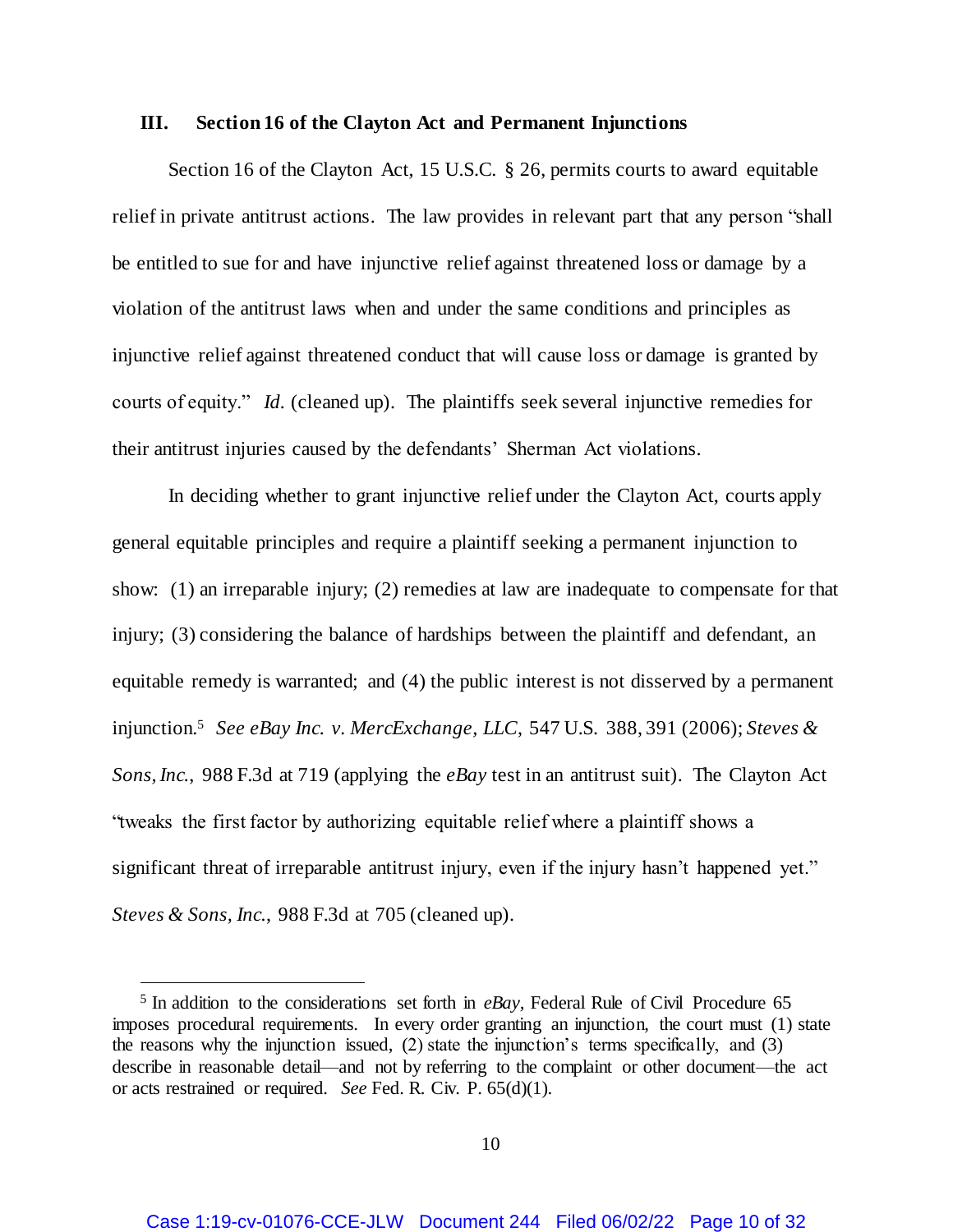Where a cognizable danger exists that past or existing antitrust violations will continue or recur, a permanent injunction may be issued to protect the moving party and the public from the impact of future antitrust violations. *See Zenith Radio Corp. v. Hazeltine Rsch., Inc.*, 395 U.S. 100, 130–31 (1969) (noting 15 U.S.C. § 26 was enacted "not merely to provide private relief"); *Steves & Sons, Inc.*, 988 F.3d at 720 (stating courts may account for antitrust law's broader purpose of protecting competition when fashioning injunctive relief). A defendant's proclivity for antitrust violations is thus relevant when determining whether injunctive relief is warranted. *See Phillips v. Crown Cent. Petrol. Corp.*, 602 F.2d 616, 630 (4th Cir. 1979).

Injunctive relief to remedy antitrust violations "serve[s] . . . the high purpose of enforcing antitrust laws," and its "availability should be conditioned by the necessities of the public interest which Congress has sought to protect." *Zenith Radio Corp.*, 395 U.S. at 131 (cleaned up); *see also California v. Am. Stores Co.*, 495 U.S. 271, 284 (1990). District courts are "clothed with large discretion" to fashion injunctive relief in the face of antitrust violations to fit "the special needs of the individual case." *Ford Motor Co. v. United States*, 405 U.S. 562, 573 (1972) (cleaned up).

Section 16 of the Clayton Act "states no restrictions or exceptions to the forms of injunctive relief a private plaintiff may seek or a court may order." *Am. Stores Co.*, 495 U.S. at 281. Still, an injunctive remedy for an antitrust violation should be tailored "to cure the ill effects of the illegal conduct and assure the public freedom from its continuance." *United States v. Glaxo Grp., Ltd.*, 410 U.S. 52, 64 (1973) (cleaned up); *accord Steves & Sons, Inc.*, 988 F.3d at 720; *United States v. United Shoe Mach. Corp.*,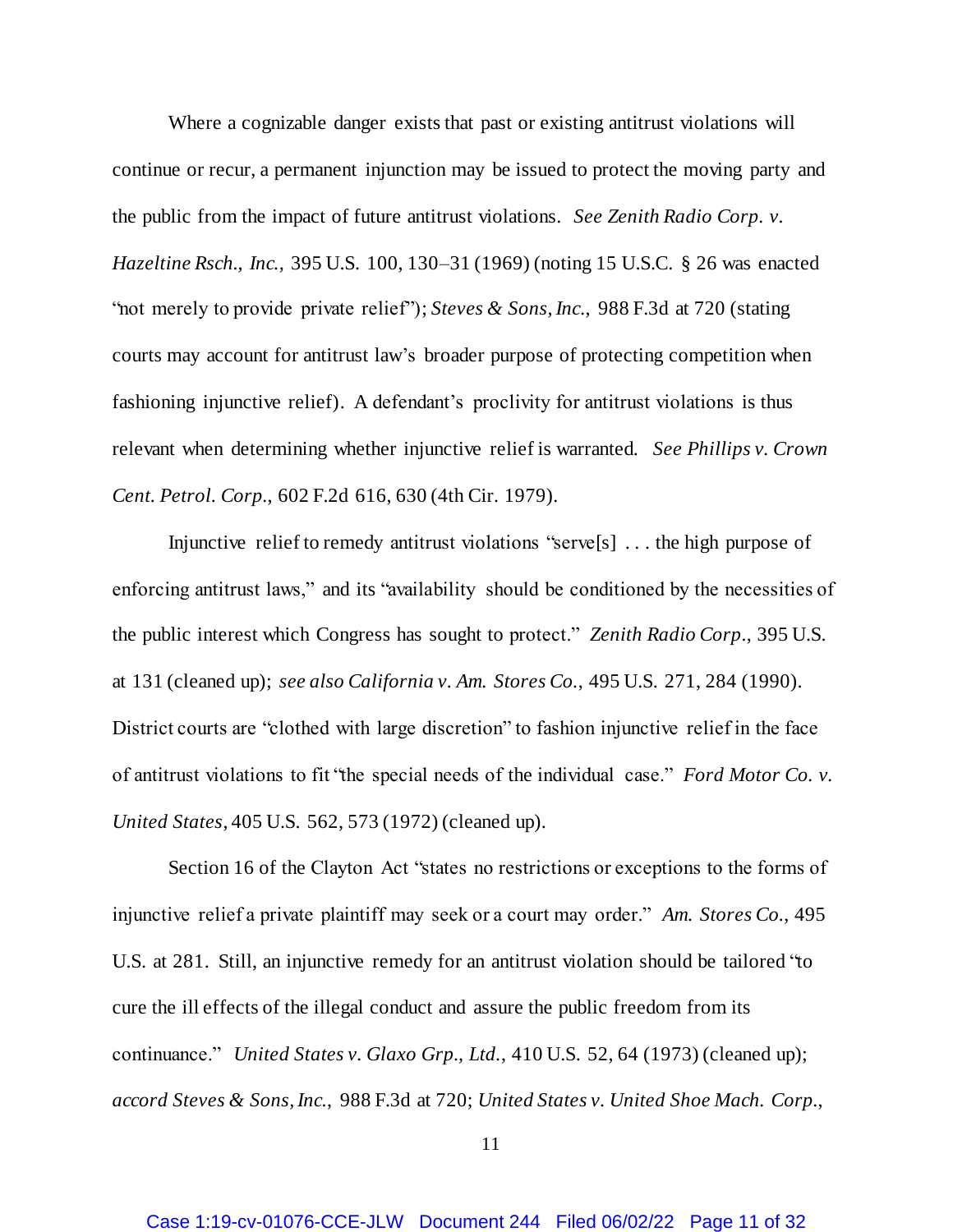391 U.S. 244, 250 (1968) (noting injunctive relief should end illegal antitrust acts, deprive violators of the benefits of their illegal antitrust acts, and ensure they do not recur); *United States v. Microsoft Corp.*, 253 F.3d 34, 103 (D.C. Cir. 2001) (same); *Arthur S. Langenderfer, Inc. v. S.E. Johnson Co.*, 729 F.2d 1050, 1059 (6th Cir. 1984) (same). Generally, "injunctive relief should be no more burdensome to the defendant than necessary to provide complete relief to the plaintiffs." *Madsen v. Women's Health Ctr., Inc.*, 512 U.S. 753, 765 (1994) (cleaned up).

## **IV. Proposed Injunctive Relief**

The plaintiffs have proposed several forms of injunctive relief. The defendants object and suggest significantly narrower relief, though in large part their objections are not supported with case law or by reason.

Most of the relief sought by the plaintiffs is appropriate because remedies at law are inadequate to address the plaintiffs' irreparable injury, the relief is tailored to address the effects of plaintiffs' antitrust injury on the plaintiffs and the public and to ensure the injury does not recur, and the injunctive relief serves the public interest in enforcing antitrust laws and maintaining the integrity of state foreclosure laws. Some of the requested relief, however, is inappropriate because it is possibly anticompetitive and broader than necessary to cure defendants' antitrust violations.

## **a. Engaging in Violations of the Sherman Act and State Antitrust Law**

The plaintiffs seek a permanent injunction restraining the defendants "from engaging in or assisting others in engaging in violations" of Section 1 of the Sherman Act and N.C. Gen. Stat. § 75-1, and specifically from "agreeing to limit bids submitted at any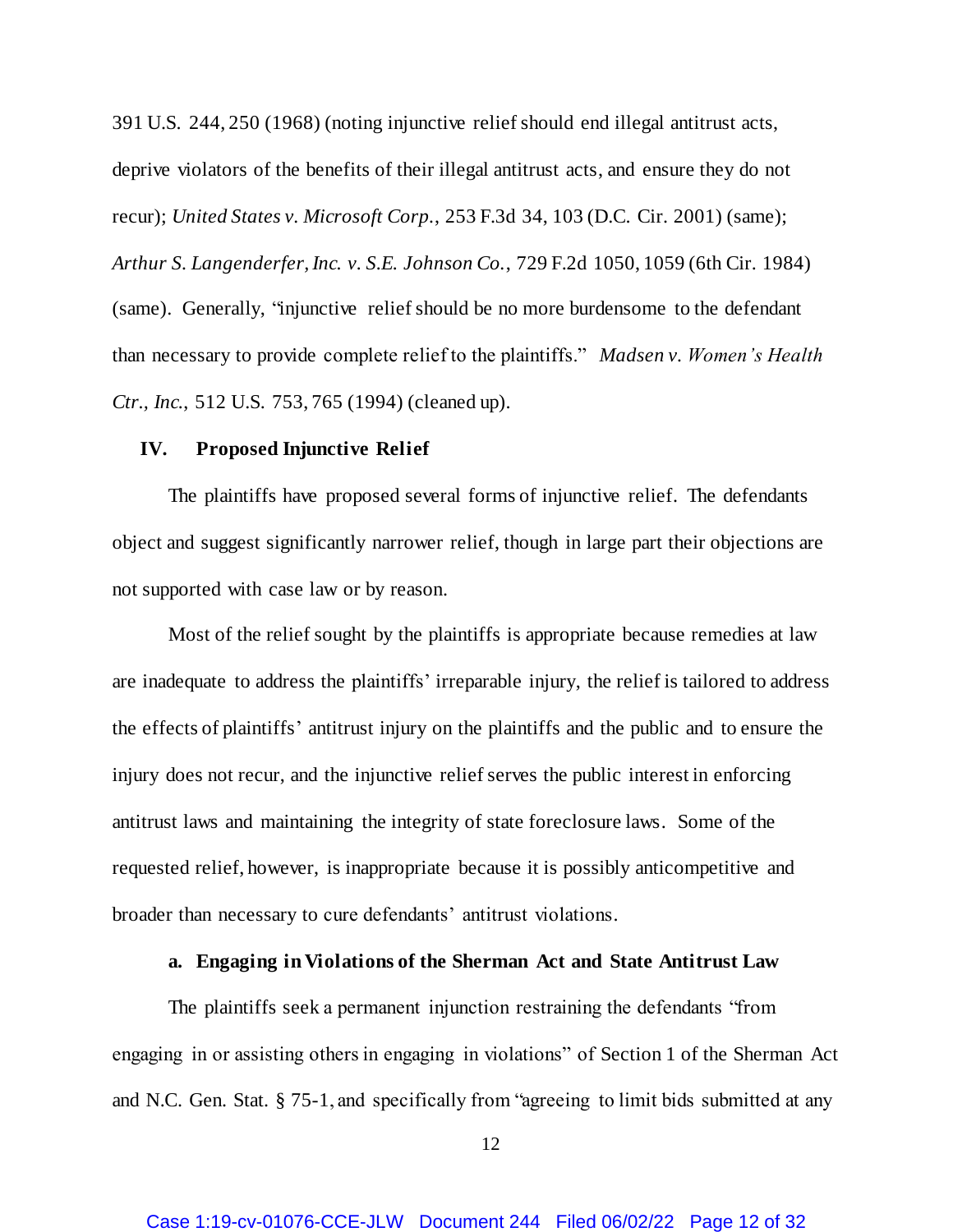public foreclosure auction" and "organizing, operating, or taking part in any way in any organization that limit bids at public foreclosure auctions." Doc. 238-1 at 13–14.<sup>6</sup> The defendants have not objected to this proposed injunctive relief, Doc. 241 at 2, it is otherwise appropriate, and it will be granted.

First, the plaintiffs have proven that a permanent injunction is necessary to shield them and the public from possible recurrent antitrust violations by the defendants, constituting irreparable harm that damages cannot cure. *See Steves & Sons, Inc.*, 988 F.3d at 719 (considering the first two *eBay* factors together). A plaintiff may prove irreparable harm by demonstrating a "significant threat of injury . . . from a contemporary violation likely to continue or recur." *Zenith Radio Corp.*, 395 U.S. at 130. And, as noted *supra*, courts should consider "the high purpose of enforcing antitrust laws" when determining if injunctive relief is appropriate. *Id.* at 131.

The Estates' entire operation is designed to ensure that only one member will bid at a public foreclosure—in other words, it is designed to rig bids. Each member must disclose their intent to bid and their highest bid amount through an internal bid to the Estates, and the Estates will provide services to only one member placing bids at public foreclosure auctions. The Estates does not always choose the highest internal bidder, and it often chooses a lower bid that Mr. Brooksby expects to increase his profits. Estates members agree that they will not bid against each other at any public foreclosure auction.

<sup>&</sup>lt;sup>6</sup> The Court addresses *infra* the plaintiffs' request to prohibit the defendants from operating http://www.estatestracking.com or any website that includes any mechanism to obtain information about how much a prospective bidder at a public foreclosure auction is willing to bid.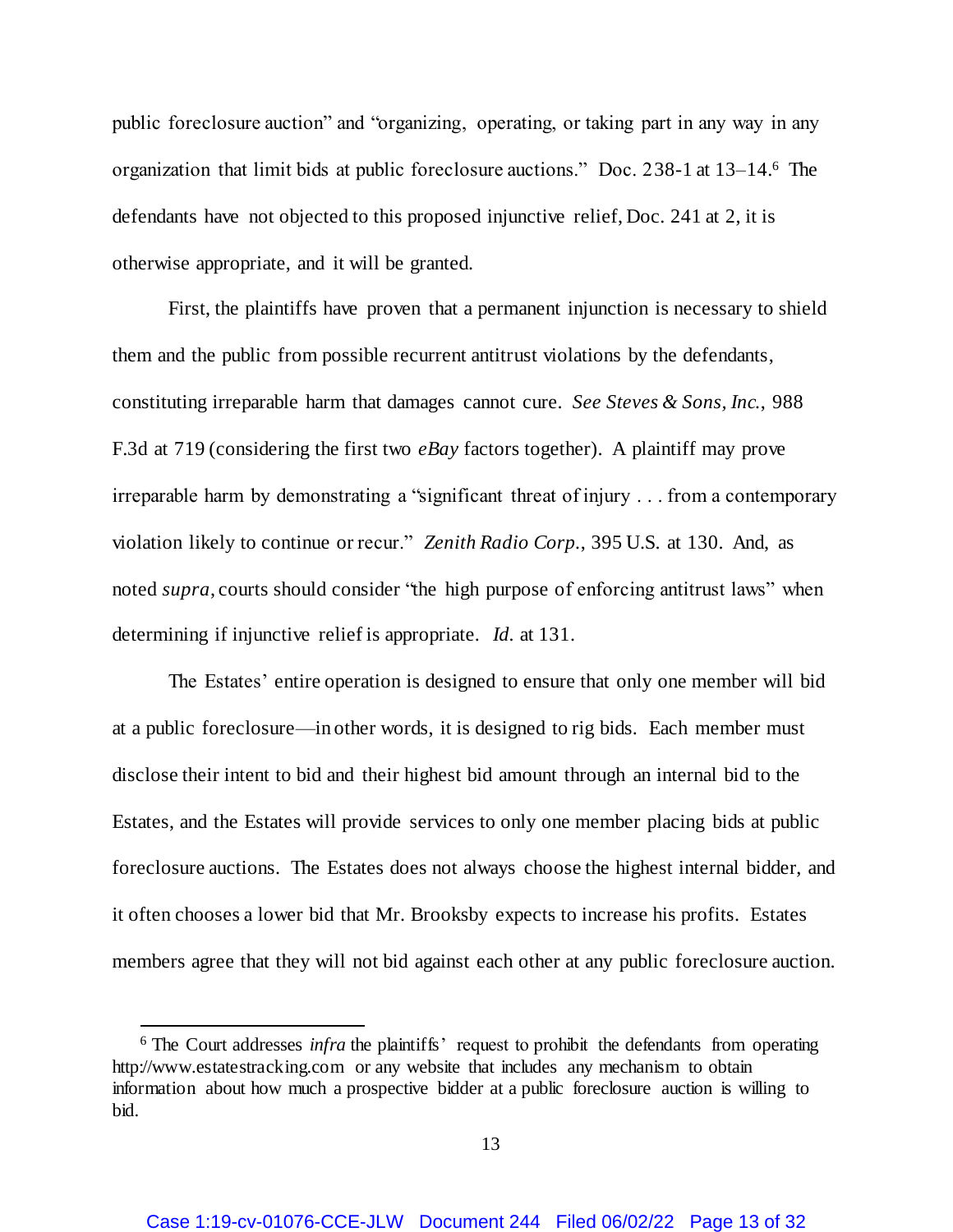The defendants at trial admitted most of the facts necessary to show their bidrigging scheme. They based their defense primarily on excerpts in agreements that ignored related provisions and that many witnesses testified did not reflect reality. They have continued to participate in bid rigging throughout this litigation while steadfastly refusing to acknowledge even the possibility that their conduct was illegal.

The plaintiffs have demonstrated the defendants' proclivity to violate antitrust laws. They proffered overwhelming evidence that the defendants created and operated for over five years an organizational structure and system designed to rig bids at public foreclosure sales. And in the face of that overwhelming evidence, the defendants consistently refused to acknowledge the possibility their bid-rigging system was illegal. Without injunctive relief prohibiting the defendants from rigging bids at public foreclosure auctions, competitive conditions will not be restored and there is a likelihood the defendants' anticompetitive conduct will recur.

The balance of hardships between the plaintiffs and the defendants favors this equitable relief. The defendants have not asserted any hardships stemming from this proposed injunctive relief, nor could they; there is no hardship imposed by ordering the defendants to comply with federal and state antitrust law. And not imposing the proposed injunctive relief will impose a hardship on the plaintiffs and the public, as the defendants' antitrust violations are almost certain to continue.

Finally, the public's interest is served by ordering the defendants to refrain from rigging bids at foreclosure auctions. The public has an interest in injunctive remedies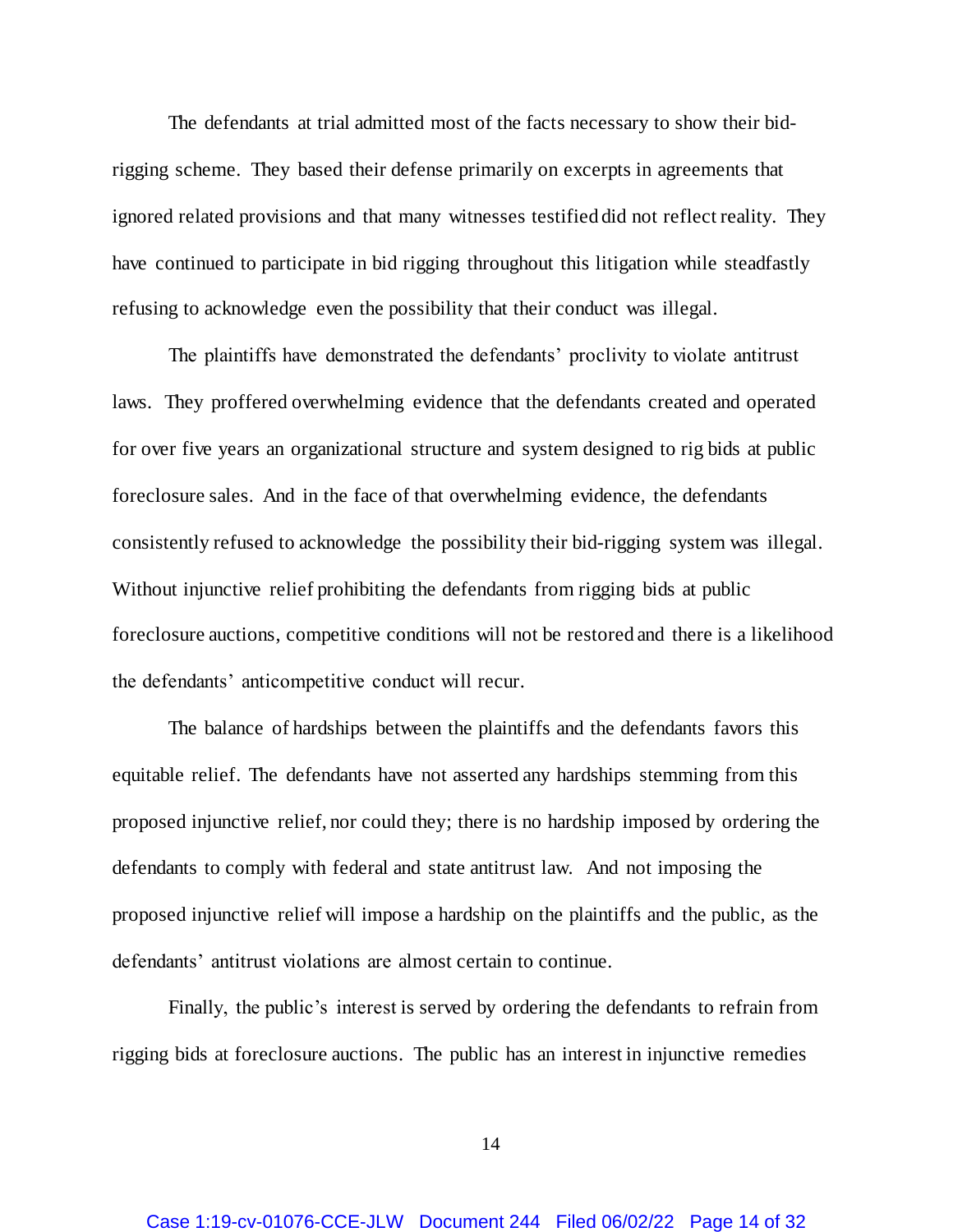that "cure the ill effects of the illegal conduct and assure the public freedom from its continuance." *Glaxo Grp., Ltd.*, 410 U.S. at 64 (cleaned up).

The Court will permanently restrain and enjoin the defendants from engaging in or assisting others in engaging in violations of the Sherman Act, 15 U.S.C. § 1, and N.C. Gen. Stat. § 75-1. This includes agreeing to limit bids submitted at any public foreclosure auction or sale and organizing, operating, or taking part in any way in any organization that limits bids at public foreclosure auctions and sales. 7

# **b. Consummating Foreclosure Sales of the Williams Home and da Costa/de Leon Home**

The plaintiffs seek an injunction prohibiting the defendants from taking "further action to consummate the foreclosure sales that they corrupted of the Williams Home and de Leon Home, including paying any bid amounts or accepting deeds from the foreclosure trustee." Doc. 238-1 at 15.<sup>8</sup> This injunctive relief will be granted.

The plaintiffs have shown irreparable harm from the defendants' antitrust violations that damages cannot cure. By submitting rigged bids on the plaintiffs' properties at public foreclosure auctions, an LLC defendant owned and controlled by an Estates member and aided by others in the conspiracy acquired the exclusive rights to buy the plaintiffs' interest in the real property. The defendants Versa Properties LLC, Red

 $<sup>7</sup>$  At the defendants' suggestion, the Court will not include the phrase "including but not</sup> limited to" in the injunction, as it may not be as specific as Federal Rule of Civil Procedure 65(d) requires.

<sup>&</sup>lt;sup>8</sup> The Court understands that the trustees in charge of these two foreclosure sales have held all proceedings in abeyance pending this litigation so that no defendant has yet acquired a deed.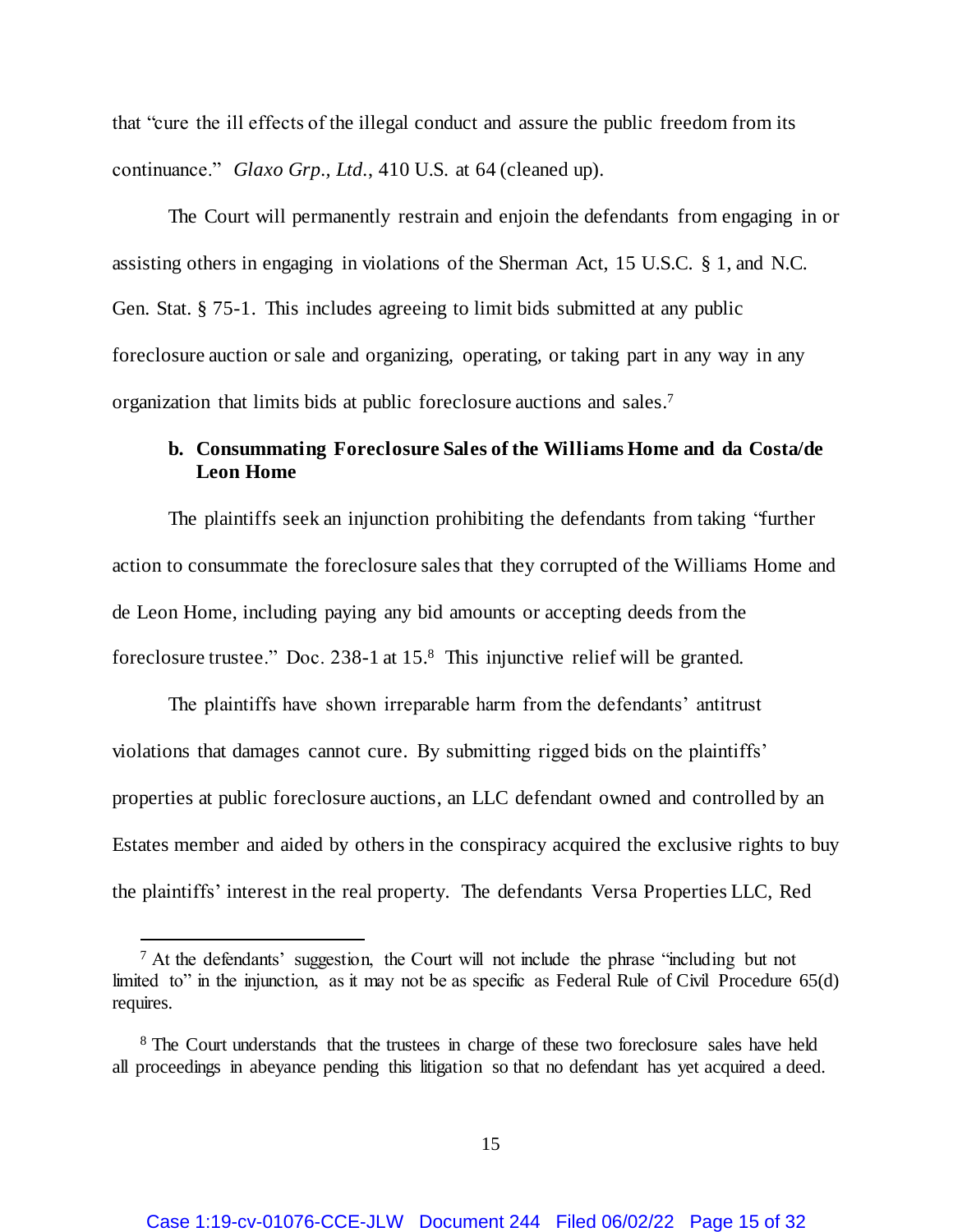Tree Holdings LLC, and Maldives LLC, possess these rights as the direct result of these antitrust violations. <sup>9</sup> Allowing these LLC defendants to consummate the foreclosure sales of the Williams home and da Costa/de Leon home would do nothing to "cure the ill effects" of those violations. *Glaxo Grp., Ltd.*, 410 U.S. at 64.

The nature of the plaintiffs' harm is particularly appropriate for cure by injunctive relief. Real property is "a unique commodity for which a monetary remedy for injury is an inherently inadequate substitute." *SWN Prod. Co. v. Edge*, No. 15-CV-108, 2015 WL 5786739, at \*5 (N.D. W. Va. Sept. 30, 2015) (cleaned up) (collecting cases). And the value to the plaintiffs of their right to continue living in their homes "is not measurable entirely in monetary terms." *Steves & Sons, Inc.*, 988 F.3d at 719 (discussing unquantifiable value in the right to continue operating multigenerational family business).

The balance of hardships between the plaintiffs and the defendants also weighs in favor of this relief. The plaintiffs will suffer serious hardship that is not easily quantifiable if they lose their homes to a bidder that obtained the rights to the plaintiffs' property by bid rigging and to the profit of others involved in the bid-rigging conspiracy. The defendants have not identified any hardship to them from relinquishing rights acquired as a direct result of violating the law.

As noted *supra*, the public has an interest in the enforcement of antitrust laws through injunctive remedies. *See Zenith Radio Corp.*, 395 U.S. at 130–31. Here, the

<sup>&</sup>lt;sup>9</sup> The defendant Versa Properties, LLC won the rights to buy Mr. Williams' rights to his property as the high bidder at a public foreclosure sale. It then assigned those rights to the defendant Red Tree Holdings, LLC. Pls.' Trial Ex. 90.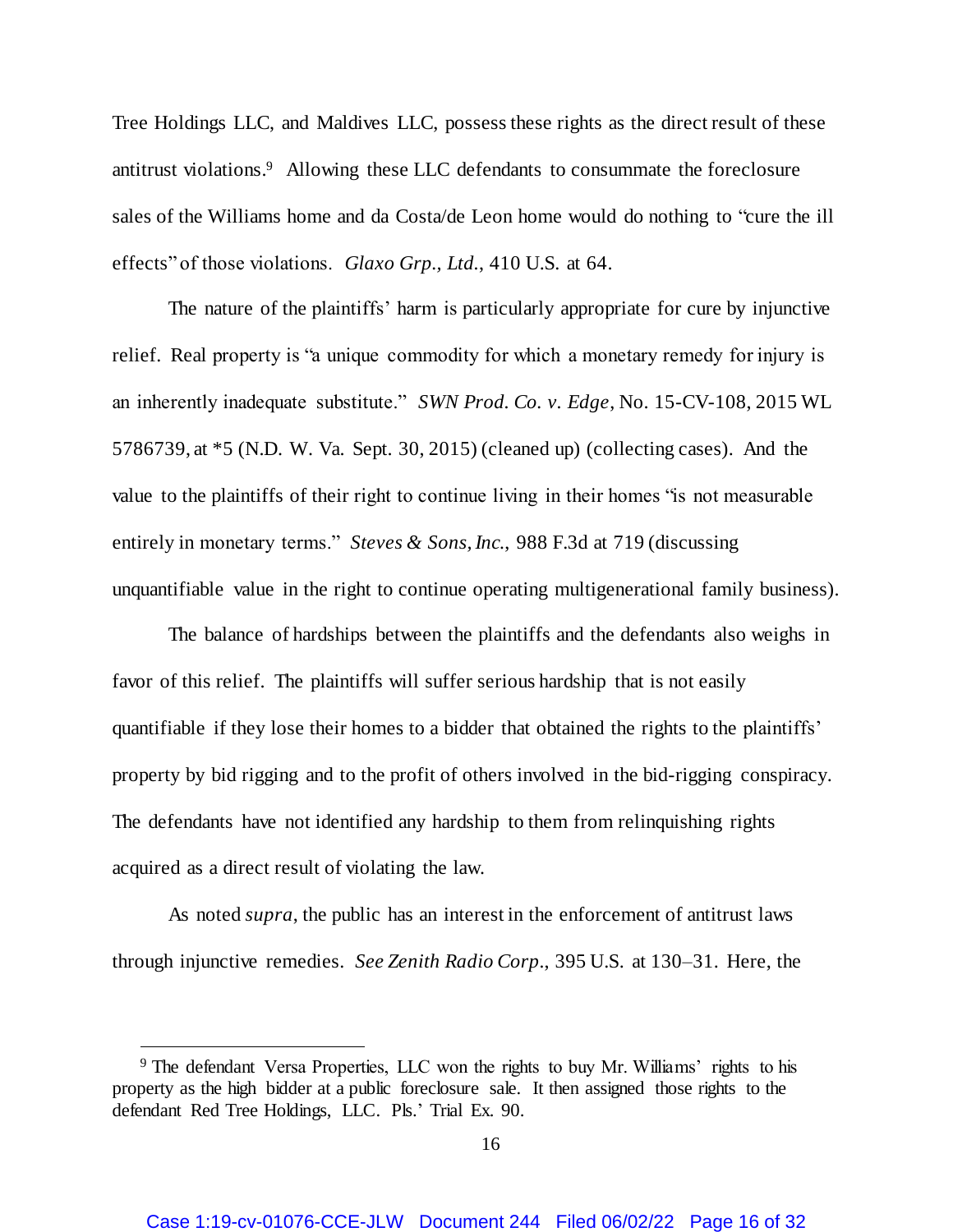public's interest will be served by requiring the defendants to forfeit rights acquired through violating federal and state antitrust laws.

The defendants object to an order prohibiting them from consummating the foreclosure sales. They contend that such an injunction would result in double recovery because the jury awarded damages that include the surplus funds the plaintiffs would have received from a completed foreclosure sale without bid rigging and the defendants' expected profits from later selling the properties. Doc. 241 at 5–6.

Unless and until the defendants satisfy the money judgment, the defendants' objection based on double recovery is hypothetical. If the defendants promptly satisfy the money judgment, they may seek relief from the permanent injunction and the Court will consider it. *See United States v. Snepp*, 897 F.2d 138, 141 (4th Cir. 1990) (noting a district court may modify a permanent injunction if warranted by a change of circumstances). Unless and until that happens, it would be wrong to allow the defendants to retain the benefit of and profit from their bid rigging at the expense of the plaintiffs.

The Court will enjoin Versa Properties and Red Tree Holdings from closing on the Williams property and Maldives from closing on the da Costa/de Leon property and will enjoin each of these LLCs from taking any action related to those properties other than abandoning their bids. The Court will also enjoin other defendants from assisting the LLC defendants in closing or taking any action other than abandoning their bids.

### **c. Requiring the Reconveyance of the Deed to the Gustafson Home**

The plaintiffs seek injunctive relief requiring the defendants to "take all necessary steps to reconvey the deed" to the Gustafson home that the defendants acquired by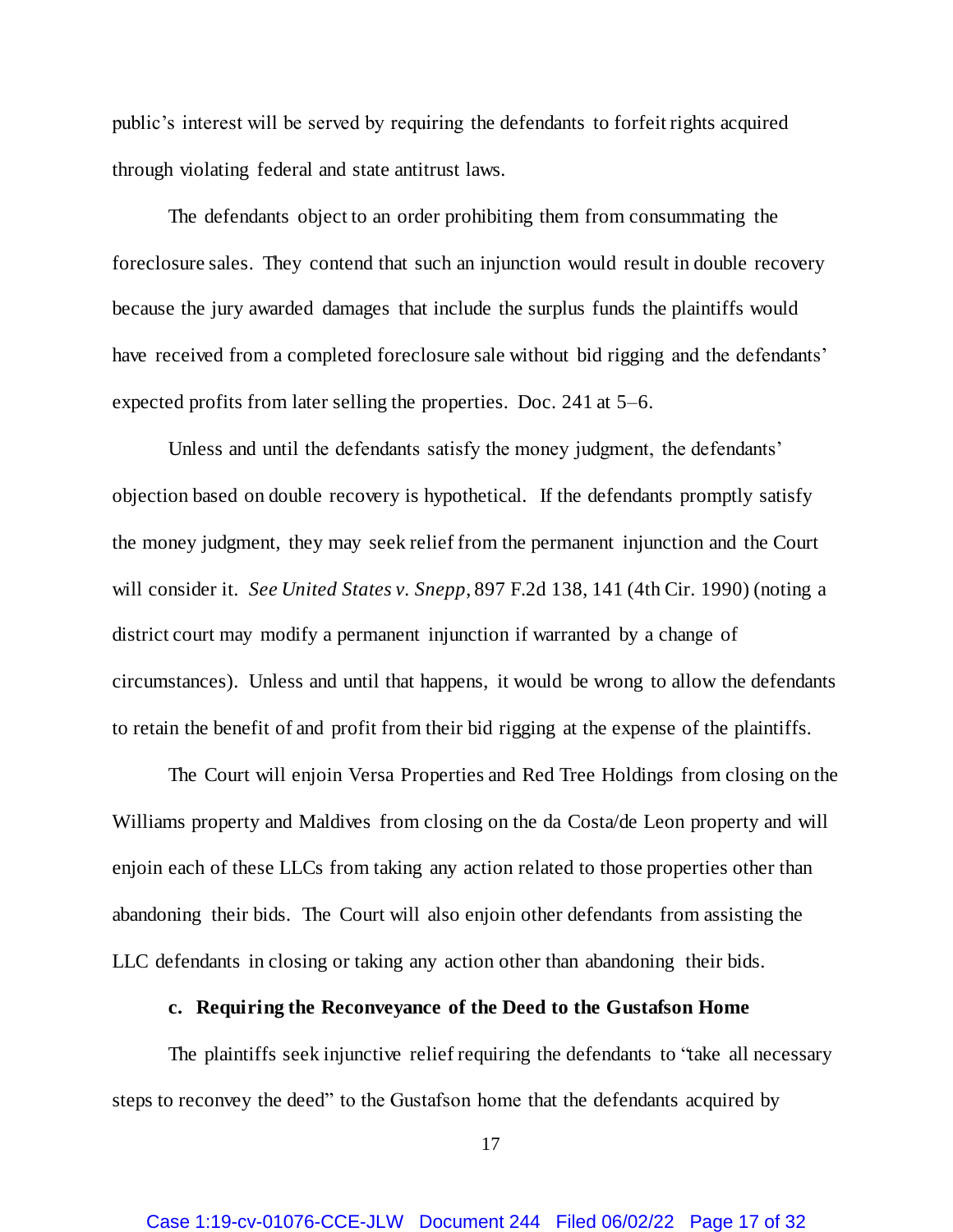misrepresenting eviction procedures to Mr. Gustafson's ex-wife, Karen Gustafson. Doc. 243 at 15. This injunctive relief is appropriate.

Just as with the Williams and da Costa/de Leon properties, a defendant LLC owned and controlled by an Estates member, NC Bidding-2 LLC, submitted a rigged bid at a public foreclosure auction and won the rights to purchase the Gustafson property. Ms. Souther, acting on behalf of NC Bidding-2 and a related entity, Carissa, LLC, misrepresented to Ms. Gustafson that her ex-husband, the plaintiff Mike Gustafson, and her children would soon be evicted from the property unless Ms. Gustafson immediately conveyed her half-interest in the home. Ms. Souther offered to buy Ms. Gustafson's interest for \$10,000, and in the face of that threat, Ms. Gustafson sold her half-interest to Carissa. Pls.' Trial Ex. 104.

While Carissa is not a party, it acted in concert with at least four defendants—the Estates, Ms. Souther, NC Bidding-2, and Mr. Brooksby—as the defendants effectively concede, <sup>10</sup> and as the facts overwhelmingly show: Ms. Souther was acting on behalf of Carissa when she extorted Ms. Gustafson and convinced Ms. Gustafson to convey her property rights to Carissa; according to publicly available corporate records from the North Carolina Secretary of State, the manager of Carissa and the organizer of NC Bidding-2 is the same person; <sup>11</sup> one of the defendants' present lawyers prepared the deed

<sup>10</sup> *See* Doc. 241 at 6 (acknowledging that Ms. Gustafson's deed was "conveyed to Defendants").

<sup>&</sup>lt;sup>11</sup> See Pls.' Trial Ex. 57 (identifying Michael Wayne Tripp as the organizer of NC Bidding-2); *Annual Report Carissa, LLC*, N.C.SEC. OF STATE,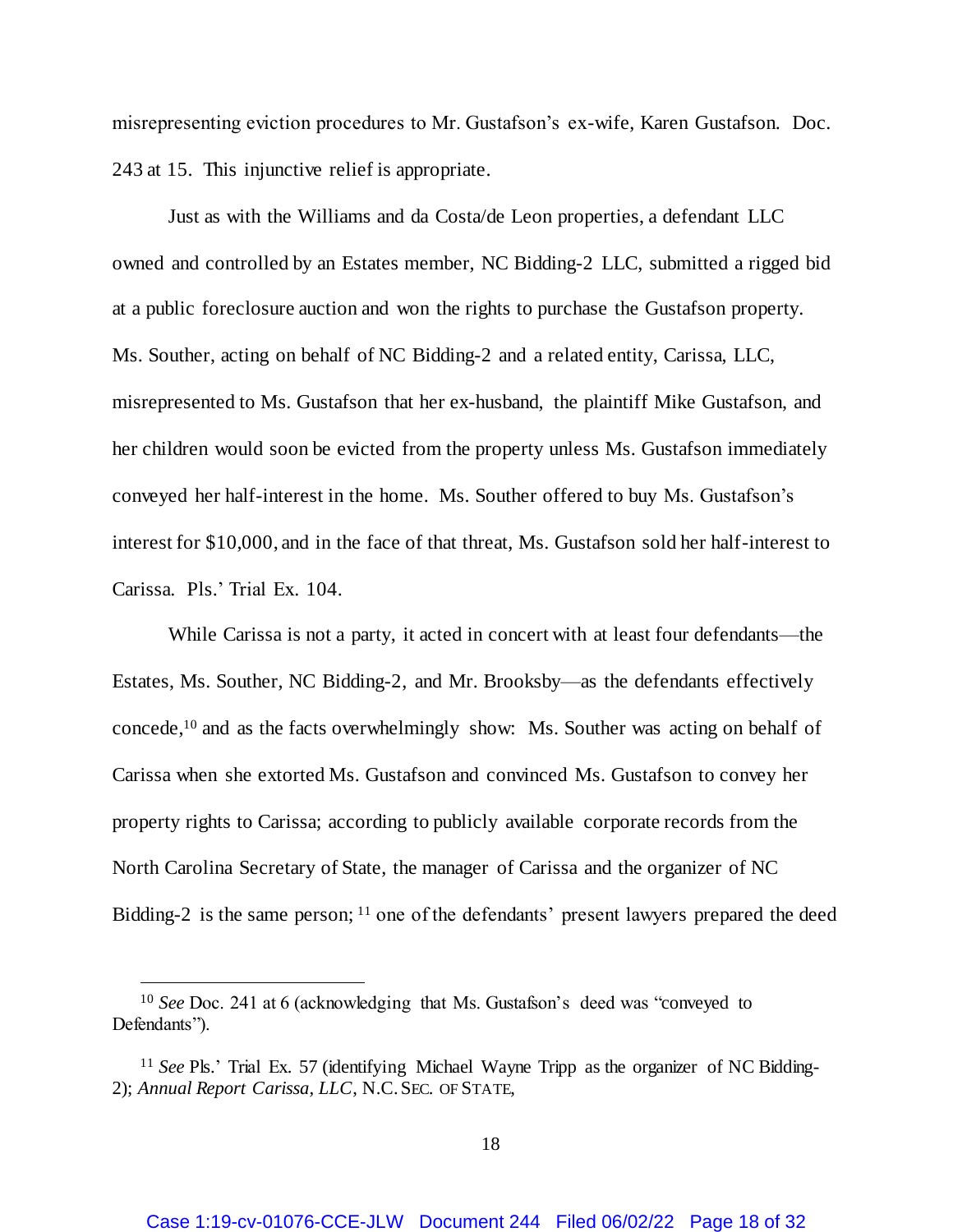from Ms. Gustafson to Carissa; and once Carissa sells its interest, it will, like all LLCs who acquire property rights as a result of their use of the Estates' services, share profits with Mr. Brooksby or one of his entities. *See* Fed. R. Civ. P. 65(d)(2) (providing that an injunctive order may bind "persons who are in active concert or participation with" the named parties, so long as the non-parties receive actual notice of the injunctive order); *K.C. ex rel. Africa H. v. Shipman*, 716 F.3d 107, 115–16 (4th Cir. 2013) (evaluating the "acting in concert" requirement).

Now Mr. Gustafson shares property rights with Carissa, which acquired rights in his property through the defendants' bid rigging and other illegal acts it could only undertake because of the benefit it obtained from the bid rigging. As a result, Carissa can force Mr. Gustafson to sell his property at any time.<sup>12</sup> Without relief, the bid-riggers will profit. Allowing Carissa to retain its interest in the Gustafson property and concomitantly

 $\overline{a}$ 

<sup>12</sup> Under North Carolina law, a tenant in common may force his co-tenant in common to sell real property in circumstances that are highly likely to apply here. Specifically, "[a]ny person claiming real property as a tenant in common or joint tenant may petition to partition the property," N.C. Gen. Stat. § 46A-21(a), and this includes partition by sale. *See* § 46A-26. Partition by sale may be authorized if an actual physical partition cannot be made without substantial injury to any of the parties. *See* § 46A-75(a); *see also Ward v. Ward*, 252 N.C. App. 253, 257, 797 S.E.2d 525, 529 (2017). The Gustafson property is a single-family dwelling that cannot be divided without substantial injury to the parties.

https://www.sosnc.gov/online\_services/business\_registration/flow\_annual\_report/16325432 (last visited May 31, 2022) (identifying Michael Wayne Tripp as the member-manager of Carissa in 2022 annual report). Courts routinely take judicial notice of these kinds of facts from the North Carolina Secretary of State's records. *See, e.g.*, *Shore v. Charlotte-Mecklenburg Hosp. Auth.*, 412 F. Supp. 3d 568, 573 (M.D.N.C. 2019); *Green v. Turner*, No. 08-CV-72, 2009 WL 10681744, at \*1 (E.D.N.C. Mar. 18, 2009) (Mag. J, recommended opinion), *recommendation adopted* 2009 WL 10681740 (E.D.N.C. Oct. 21, 2009); *Hubbard v. United Parcel Servs., Inc.*, No. 17-CV-634, 2019 WL 348885, at \*2 n.1 (E.D.N.C. Jan. 4, 2019) (Mag. J, recommended opinion), *recommendation adopted* 2019 WL 346705 (E.D.N.C. Jan. 28, 2019).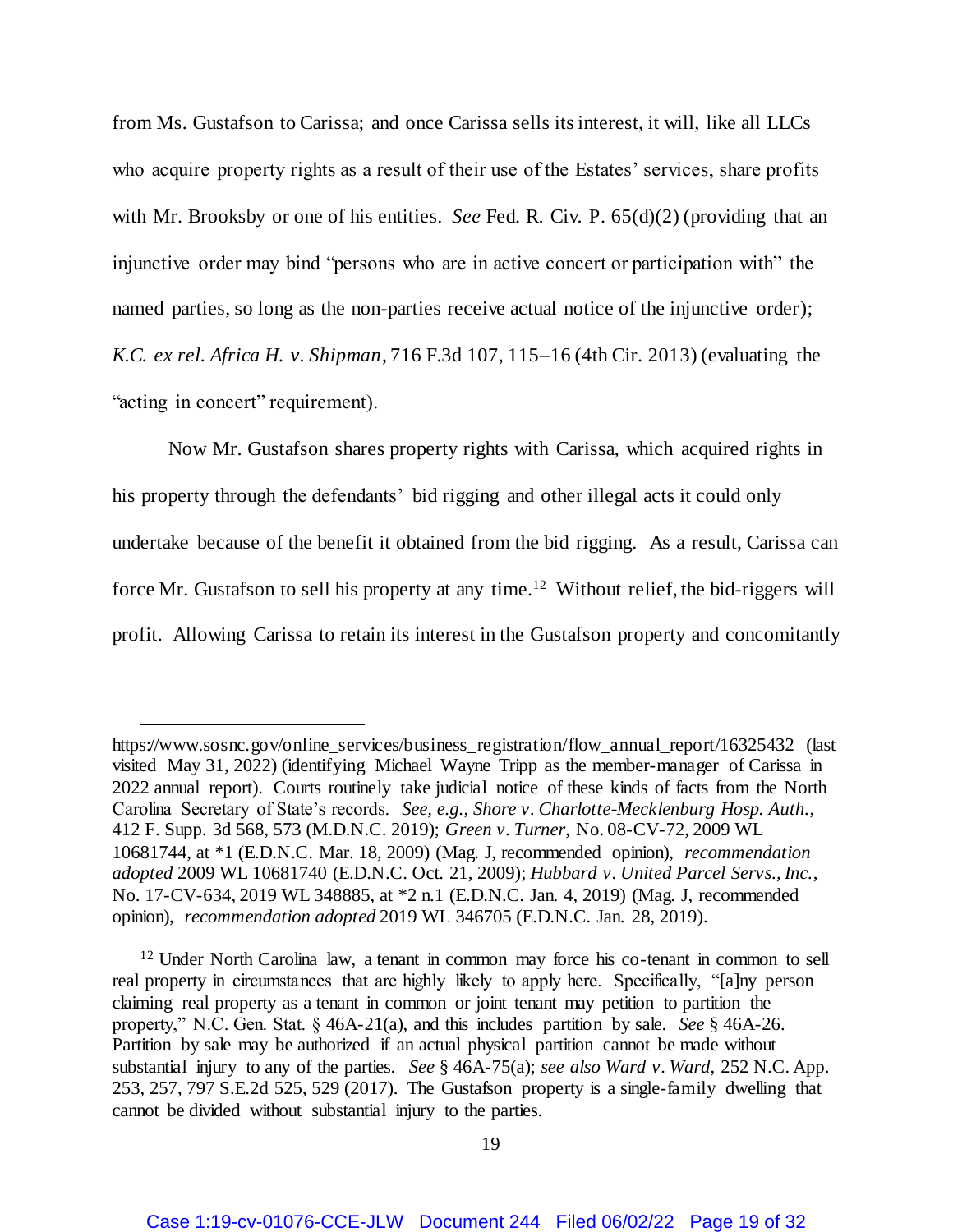permitting the defendants to profit from the property's acquisition would do nothing to cure the defendants' antitrust violation or eliminate its effects. *See, e.g.*, *Glaxo Grp. Ltd.*, 410 U.S. at 64. It would place Mr. Gustafson and his children—who continue to live in the home—at the mercy of a predatory LLC and end the shared ownership of property between two parents living apart but raising children together. Also, as discussed *supra*, the defendants' unlawful conduct resulted in loss of real property rights, the Gustafson home, which is a paradigmatic form of irreparable harm for which there is no adequate monetary remedy. *See SWN Prod. Co.*, 2015 WL 5786739, at \*5 (collecting cases).

Mr. Gustafson will suffer serious hardship if Carissa is allowed to retain a halfinterest in his home acquired as a result of the defendants' bid rigging. The defendants, on the other hand, have not identified any hardship imposed on them by the proposed injunctive relief. And the proposed injunctive relief will serve the public interest in enforcing antitrust laws by ensuring the defendants are not permitted to profit from their anticompetitive and unlawful conduct. As a side benefit to the public interest, it will discourage abuse of the foreclosure laws and other predatory behavior.

The defendants make only two arguments against this injunctive relief.<sup>13</sup> They repeat their double recovery argument made as to the other plaintiffs, Doc. 241 at 5, but as previously discussed that injury is hypothetical at this point. They also contend that

<sup>&</sup>lt;sup>13</sup> The defendants have not objected to this relief because it would require action by Carissa. As they implicitly acknowledge in their briefing, *see supra* n.10, Carissa acted in concert with Ms. Souther, the Estates, and NC-Bidding 2 to obtain its interest in the property and benefitted from the bid rigging. *See* discussion *supra*.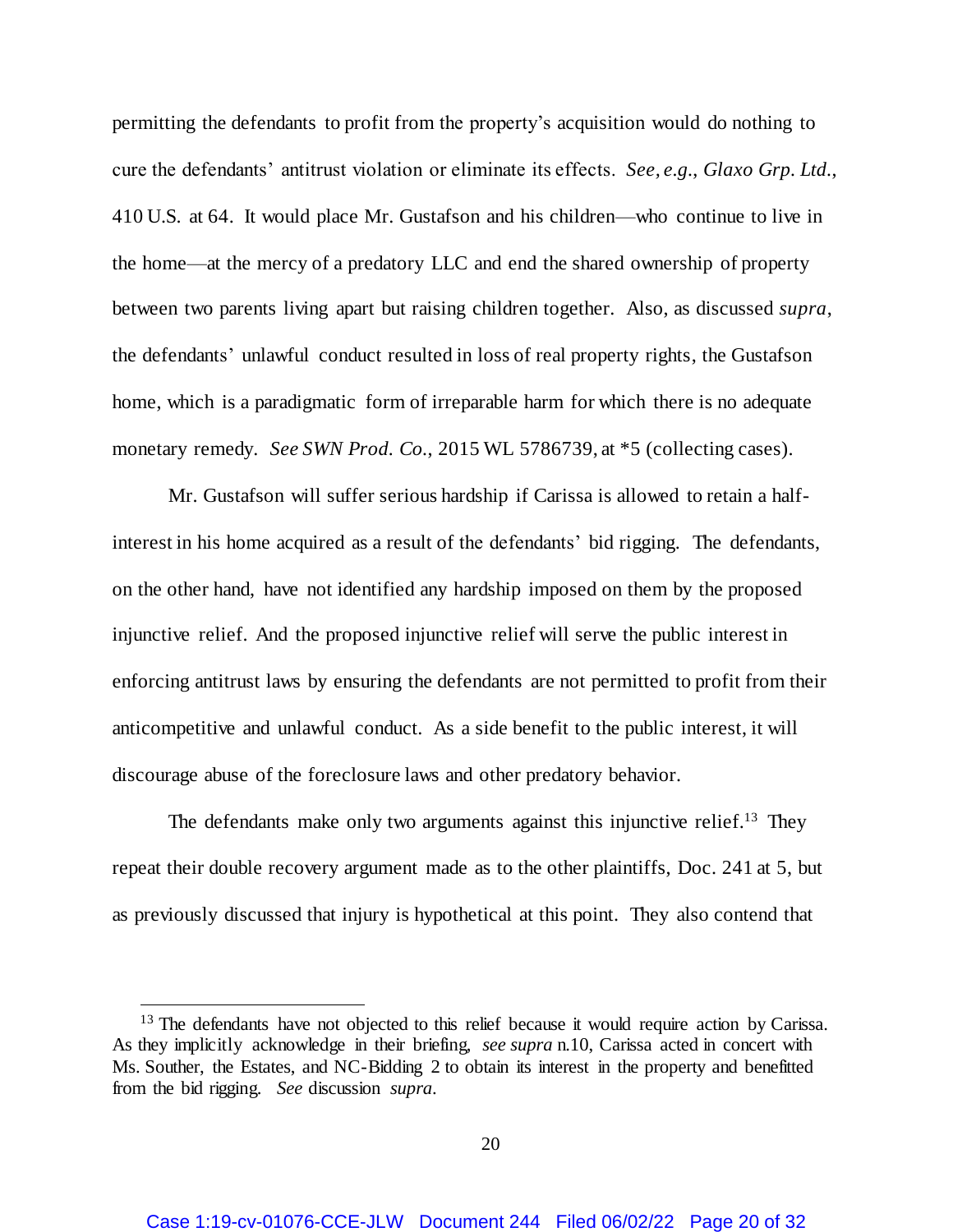the Court cannot direct them to return the property to Ms. Gustafson because she is not a party to this litigation. *Id.* at 6. But courts have broad equitable authority, and as already discussed, the conveyance to Ms. Gustafson is required to cure injury to Mr. Gustafson.

The Court will order the defendants and Carissa, an entity acting in concert with the defendants, to "take all necessary steps to reconvey the deed" to the Gustafson home that Carissa acquired through the defendants' bid rigging and extortion. It will order Carissa's agents, Ms. Souther and counsel for the defendants, to provide a copy of the permanent injunction to Carissa and its managers and members. And it will direct the Clerk to mail copies of the permanent injunction to the addresses of Carissa, its registered agent, and its member-manager available on the public record. <sup>14</sup> *See* Fed. R. Civ. P.  $65(d)(2)$  (requiring notice to non-parties acting in concert).

### **d. Operating the Website**

j

The plaintiffs seek a permanent injunction restraining the defendants from "operating the website http://www.estatestracking.com or any other website that includes any mechanism to obtain information about how much money any prospective participant in any foreclosure auction is willing to pay for property being sold at any public foreclosure auction." Doc. 238-1 at 14. This injunctive relief will be granted. The

<sup>14</sup> According to Carissa's 2022 annual report, Carissa's registered agent is Anderson Registered Agents, Inc. and its address is 8480 Honeycutt Rd Suite 200-V88, Raleigh, NC 27615. Carissa's manager is Michael Wayne Tripp, and his address is 3225 McLeod Dr Suite 100, Las Vegas, NV 89121. *See Annual Report Carissa, LLC*, N.C.SEC. OF STATE, https://www.sosnc.gov/online\_services/business\_registration/flow\_annual\_report/16325432 (last visited May 31, 2022).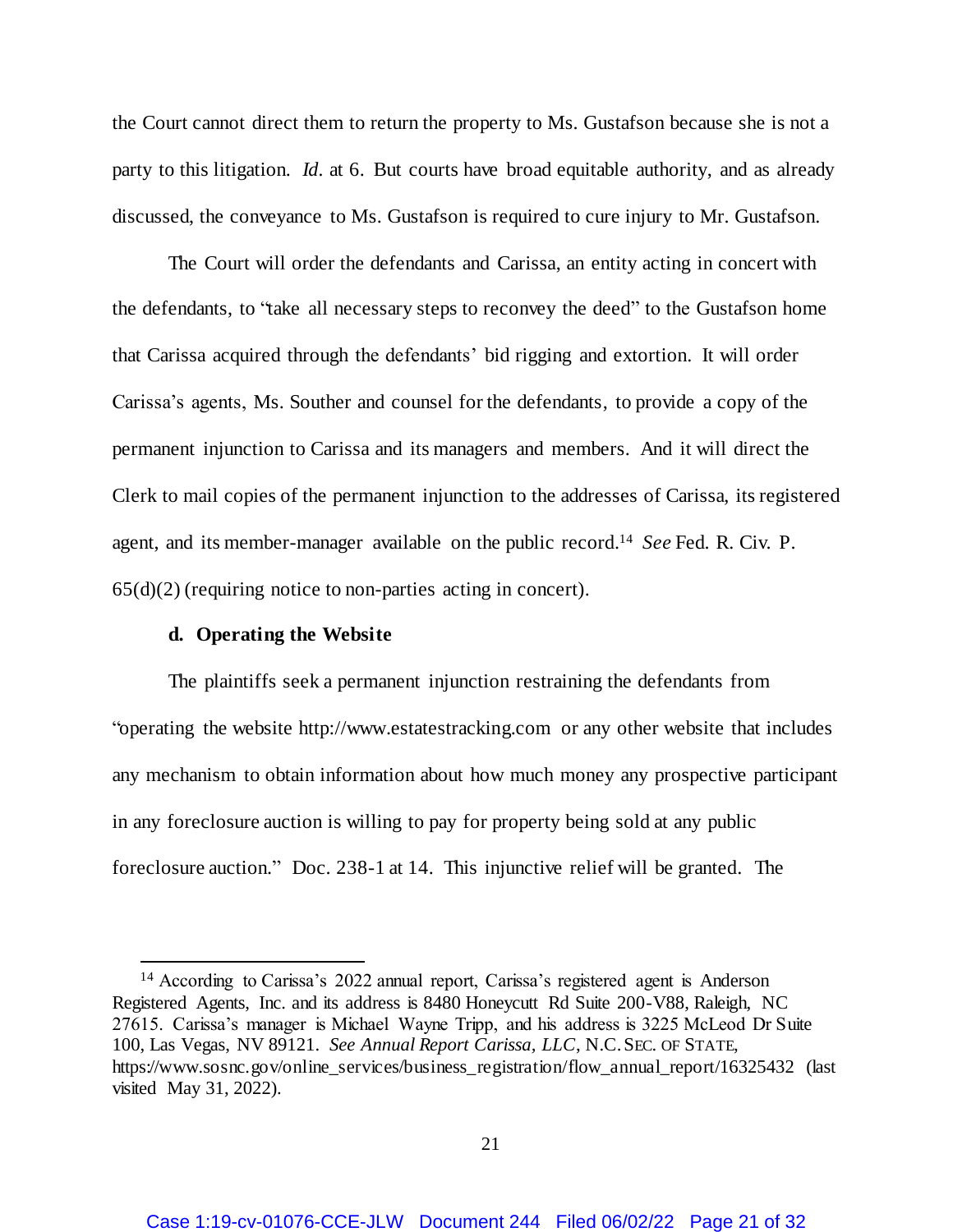defendants will be prohibited from operating http://www.estatestracking.com in its current form and any other website that allows them to track bids or interest in properties.

The Estates website is the primary vehicle through which the defendants conduct their bid-rigging scheme. As noted *supra*, Estates members pay a monthly fee to access the website and its database, which they use to view properties and submit internal bids and which Mr. Brooksby and others use to evaluate and select the one Estates member allowed to bid on a foreclosed property. If an Estates member decides not to go forward, the Estates uses the website to identify other members who want to bid on the property and, if more than one, to select the bidder. As to each of the plaintiffs' homes, the defendants used the website to determine bidders and set bid amounts.

The website was the conduit for the defendants' bid rigging. In light of the central role of the website in the bid-rigging scheme, allowing the defendants to operate the existing website or any website with a similar tool to track bid information will cause irreparable harm and creates a significant threat that the defendants will continue to engage in bid rigging. *See Zenith Radio Corp.*, 395 U.S. at 130.

The balance of hardships weighs in favor of the requested relief. The defendants have not identified any hardships associated with this injunctive relief and have not objected to the proposed injunction prohibiting them from continuing to rig bids. Doc. 241 at 2. As for the plaintiffs, as discussed *supra*, the real threat of recurrent antitrust violations exists if defendants are permitted to continue operating websites that allow them to access bid information from prospective bidders in one centralized hub. Further,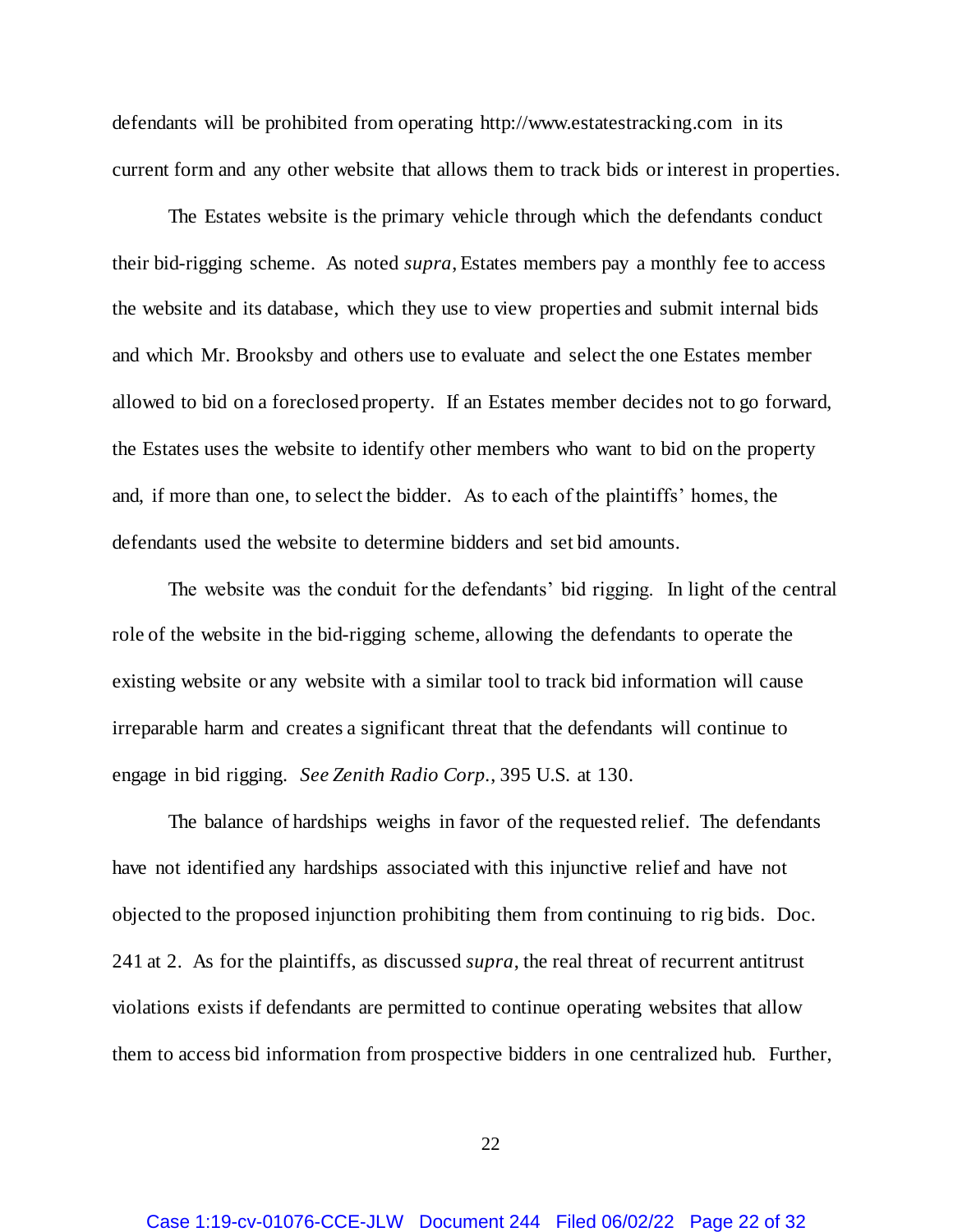the public interest is served by the proposed injunctive relief—it will be protected from the defendants' anticompetitive conduct.

The defendants contend that they should be allowed to continue to use and operate the http://www.estatestracking.com website if they remove the "Buy It" button and replace it with an "Interested" button that does not prompt members for bid amounts. *Id.* at 4–5. But an "Interested" button would tell Mr. Brooksby and the acquisition assistants which Estates members are interested in property and allow Mr. Brooksby and the acquisition assistants to coordinate bids and to discourage members from bidding. It would also make it easier to cover up or hide ongoing antitrust violations by, for example, only helping one Estates member place bids. It is appropriate to enjoin the Estates from operating a website that allows it to centrally track which members are interested in properties or the price any member is willing to pay.

To the extent the plaintiffs ask for an injunction prohibiting the Estates from operating any website at all, the request will be denied. While shutting down the website as it is currently used is appropriate, prohibiting the Estates from operating any website at all removes a possible mechanism for increased competition. One of the functions of the website is to collect and provide information in one location to members about properties for sale. The evidence showed that methods of accessing much of that information in county courthouses required personal visits and there were often different procedures to obtain information in different counties. A large database with centralized information on homes in foreclosure could make it easier for potential buyers to learn of properties available in foreclosure and thus could increase the number of prospective bidders who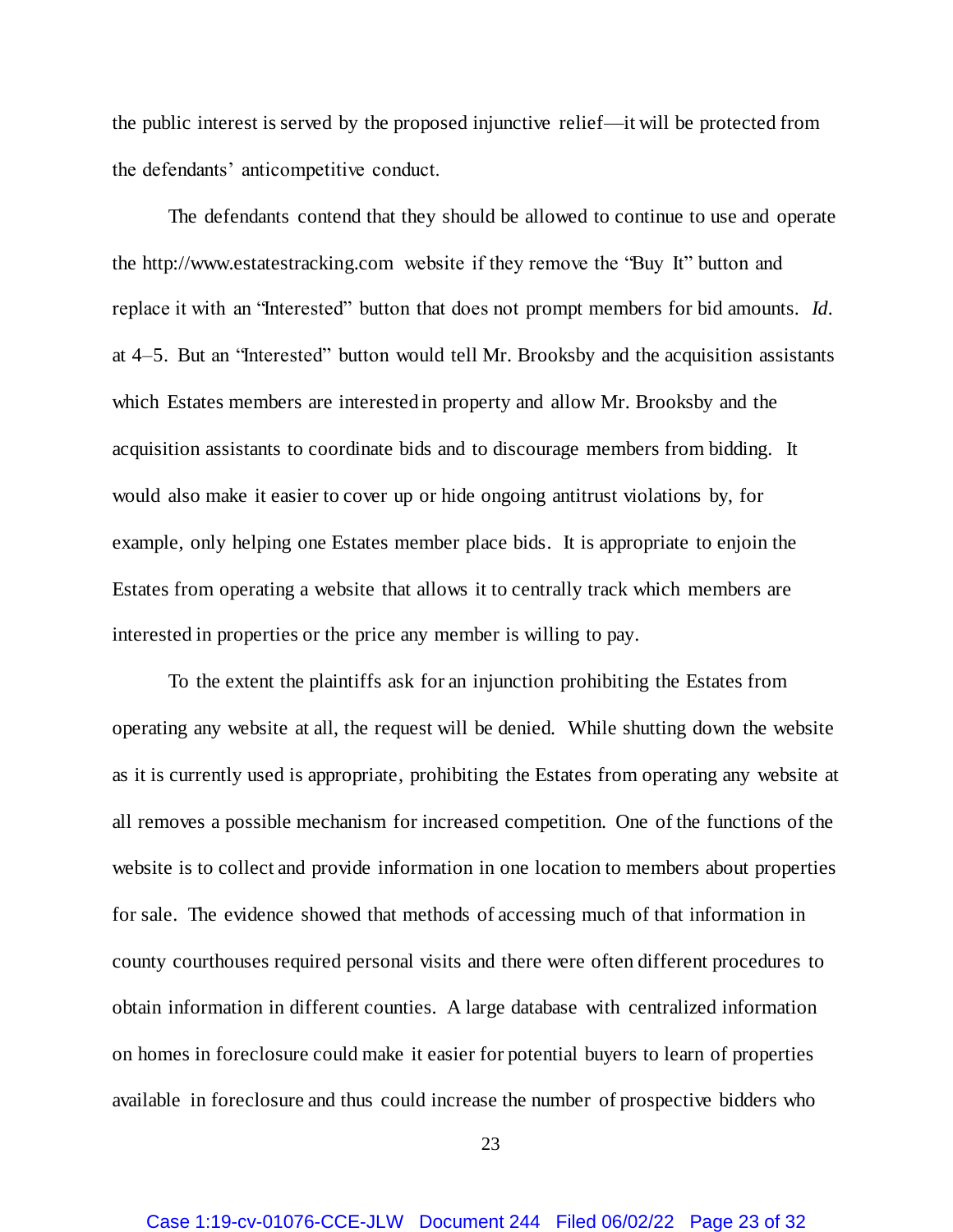might compete to buy the property. Posting information about properties on a website, in isolation, does not inherently lead to bid rigging, and it may well be that the Estates can provide these services without violating the antitrust laws.

# **e. Prohibiting Contact withOwners Until the Foreclosure is Complete and the Trustee's Deed is Recorded**

The defendants suggest it would be appropriate to require injunctive relief prohibiting "The Estates, its parent and subsidiary entities and any other entity formed by The Estates for bidding, its principals, partners, equity members, members, managers, employees and agents" from "contacting, approaching, or soliciting any property owner during the bidding process until the property deed has been recorded in the respective county and all rights as the property owner have vested." Doc. 241 at 6. This injunctive relief will be imposed as to the defendants and their agents.

After Estates members submitted rigged bids and won at public foreclosure auctions, Mr. Brooksby encouraged them to approach homeowners and negotiate a deal outside the foreclosure process. While in theory there may not be anything inherently illegal about this standing alone, in practice it was a by-product of the bid-rigging scheme and it was predatory and misleading, as the events surrounding the foreclosures of the plaintiffs show. *See supra* at 6–7. It also resulted in an abuse of the foreclosure laws, as demonstrated by the testimony of Diana Coada, trustee for Mr. Gustafson's homeowner's association. *See* Pls.' Trial Ex. 106.

The defendants engaged in a routine practice of using rigged bids to attempt to extort homeowners into selling their interest in property or paying the bidders to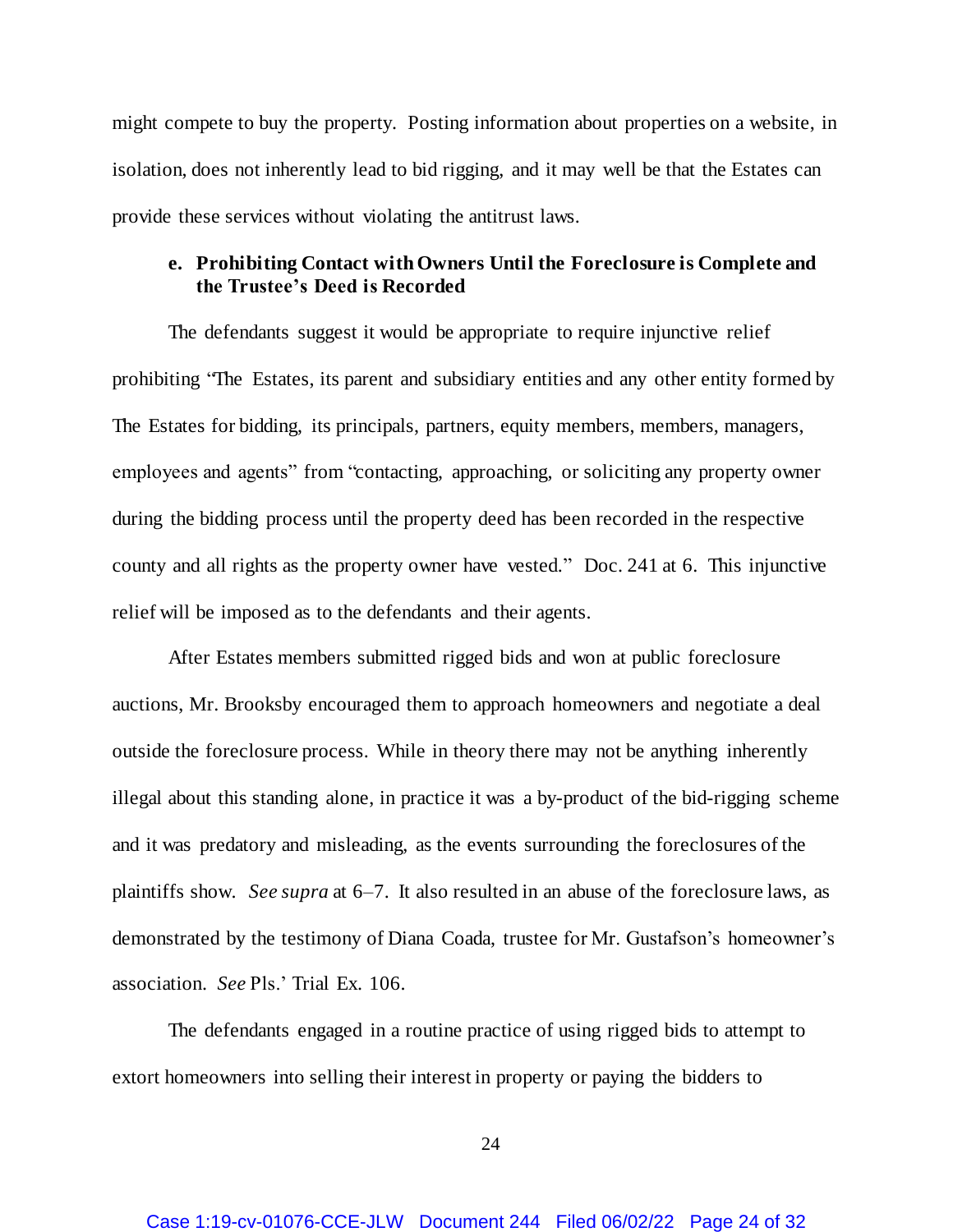relinquish rights in property the bidders did not actually have and had not paid to obtain. 15 The plaintiffs have shown irreparable harm because there is a significant likelihood the conduct will continue unless the defendants and their representatives are restrained from engaging in these unlawful and unscrupulous tactics.

The balance of hardships between the plaintiffs and defendants also favors injunctive relief. The defendants can hardly claim hardship in injunctive relief they suggested. As for the plaintiffs, there is no hardship imposed on them from prohibiting the defendants and their representatives from taking action likely to encourage ongoing misrepresentations, attempted extortion, and extortion. Also, the public interest is served by this proposed injunctive relief, which discourages the bid rigging that resulted in these homeowner contacts, protects other homeowners in foreclosure, and promotes the integrity of the foreclosure laws. The Court will prohibit all defendants and their representatives and agents from engaging in or encouraging this conduct.

# **f. Educational, Instructional, or Consulting Services about Bidding or Purchasing Properties in Foreclosure**

The plaintiffs seek a permanent injunction preventing the individual defendants from offering educational, instructional, or consulting services about bidding or purchasing properties through public real estate foreclosures. Doc. 238-1 at 14. The defendants have not objected to this injunctive relief, and it will be granted.

<sup>&</sup>lt;sup>15</sup> The evidence and statutes establish that the high bidder has a right to obtain a trustee's deed upon timely payment of the bid amount, but no defendant had paid that amount or obtained a deed at the time their agent represented to the plaintiffs that the foreclosure was complete.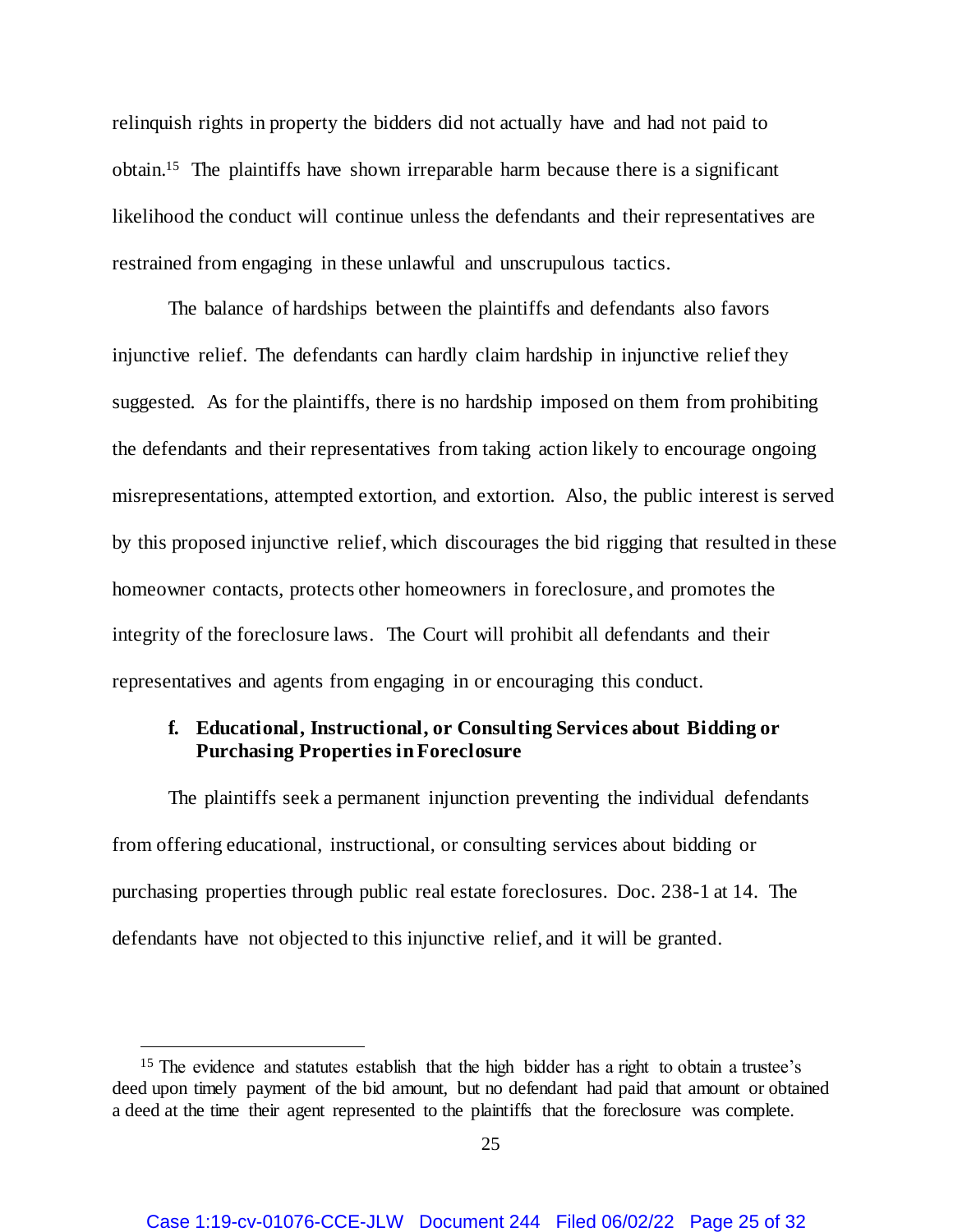Mr. Brooksby founded the Estates and created a membership-based organization whose very operation revolved around bid rigging. The educational and consulting services he offers were and are a core part of the scheme. Mr. Brooksby held weekly meetings in which he shared bidding strategies and provided education; during those sessions he told Estates members not to bid against one another. Ms. Souther and the acquisition assistants, Ms. Newell and Ms. Pinder, attended almost all of these meetings and contributed to the educational process. Ms. Newell and Ms. Pinder only represented one Estates member in the bidding process. The defendants consulted with the winning internal bidder and discouraged high bids of which they did not approve and that would yield less profit for the Estates and Mr. Brooksby. And once an Estates member won a rigged bid, Mr. Brooksby encouraged them to approach homeowners and negotiate a deal outside the foreclosure process in a predatory and misleading fashion.

Allowing Mr. Brooksby, Ms. Pinder, Ms. Souther, or Ms. Newell to continue offering educational and consultation services about bidding or purchasing properties in foreclosure carries a significant risk of recurrent antitrust violations. Bearing in mind the broader purpose of antitrust injunctive relief is to restore competitive conditions, the plaintiffs have demonstrated irreparable harm for which monetary damages are an inadequate remedy.

The balance of hardships on the plaintiffs and the defendants also favors injunctive relief. The defendants have not identified any hardship stemming from the proposed relief that would outweigh the resultant hardships if the defendants are not restrained from educating others on how to rig bids and extort homeowners. The public will benefit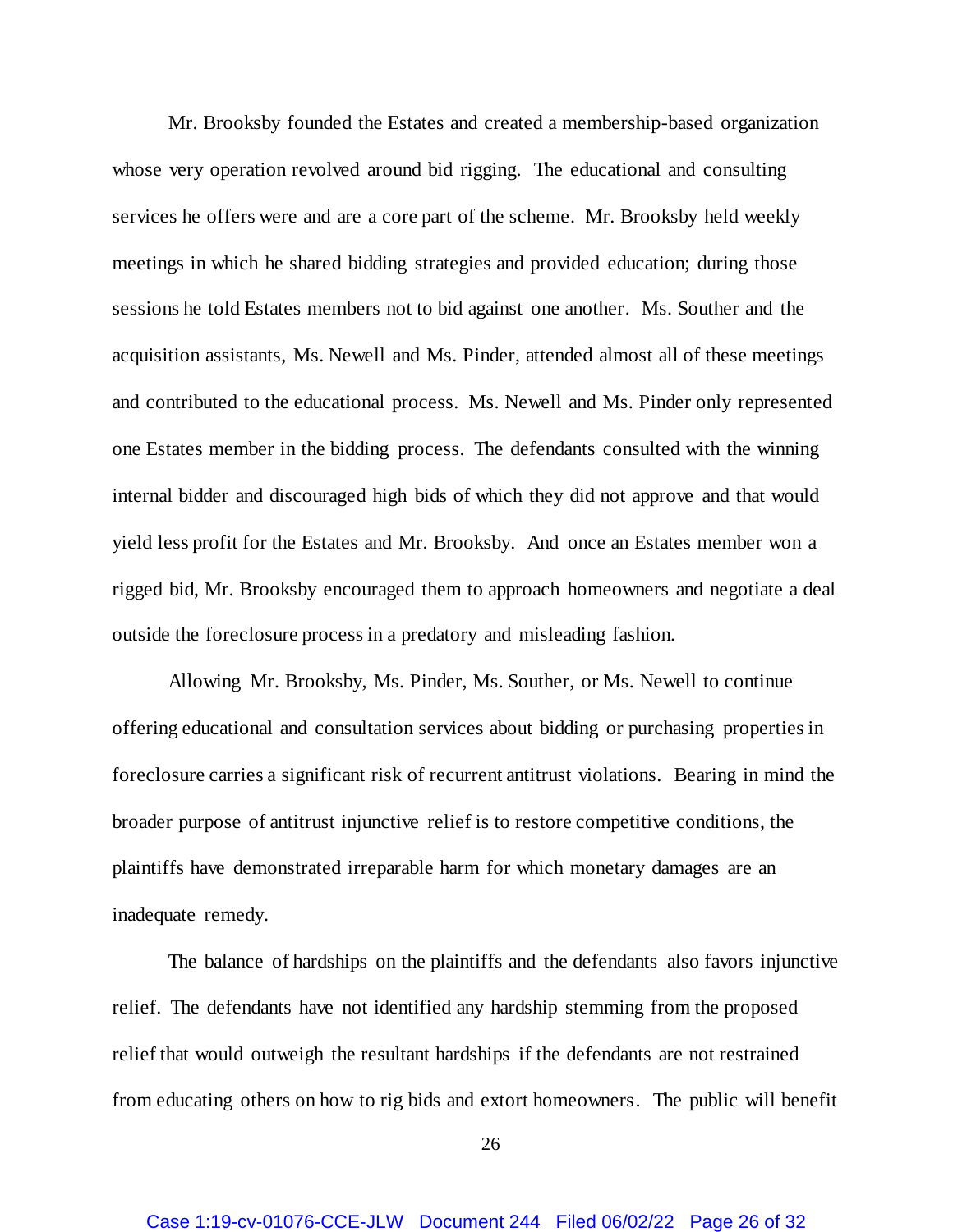from the injunction because it will be protected from the significant threat of recurrent antitrust violations and the resulting loss of competition.

The defendants' educational and consulting services revolve around bid rigging. In the face of flagrant anticompetitive conduct, the plaintiffs' proposed injunctive relief is appropriate.

## **g. Prohibiting Defendants from Bidding at Foreclosure Auctions and Buying or Selling Properties Obtained at Foreclosure Auctions**

The plaintiffs propose two forms of injunctive relief that prohibit Mr. Brooksby, Ms. Souther, Ms. Pinder, and Ms. Newell from participating in the public foreclosure market. First, the plaintiffs seek to restrain the individual defendants from bidding through any entity in which they have any ownership or management interest at a public foreclosure auction in the United States for the next eight years. Doc. 238-1 at 14. Second, the plaintiffs seek to restrain the individual defendants from buying or selling any property obtained through a foreclosure auction in the United States for the next eight years. *Id.* Because both forms of injunctive relief are broader than necessary to provide complete relief to the plaintiffs and will have potentially anticompetitive effects, the injunctive relief will be denied.

Injunctive relief to remedy antitrust violations should be tailored to terminate the illegal antitrust acts, ensure they do not recur, and eliminate their consequences. *See Paschall*, 695 F.2d at 335; *Microsoft Corp.*, 253 F.3d at 103, 107. But here, the proposed injunctive relief itself has the potential to disserve the public interest by removing potential participants in the public foreclosure market. *See Ford Motor Co.*, 405 U.S. at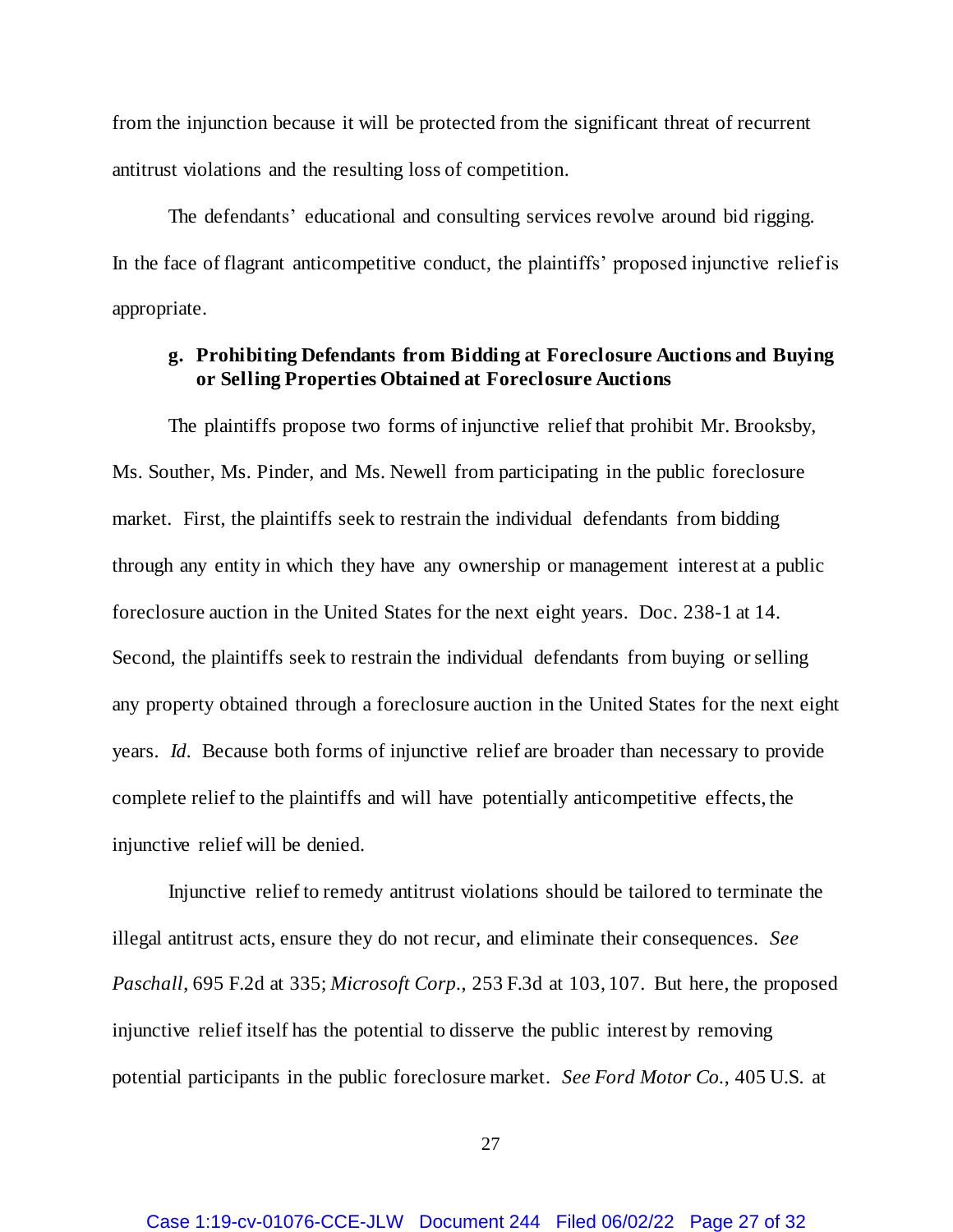573 (noting "[t]he relief in an antitrust case must be effective . . . to restore competition") (cleaned up). The proposed injunctive relief does not target the defendants' ability to rig bids, their methods for rigging bids, or their ill-gotten gains from the bid-rigging operation. The problem was not that the defendants were bidding or buying and selling properties; it was that they coordinated and limited bids.

Mr. Brooksby and Ms. Souther are experienced buyers and sellers of real estate. Prohibiting them from individually participating in the public foreclosure market, either alone or with their spouses or wholly-owned entities, is likely to reduce competition and is broader injunctive relief than necessary. And Ms. Newell and Ms. Pinder do not appear to be active buyers themselves, making an injunction against them of little value. Moreover, this relief is unnecessary in view of the comprehensive injunctive relief the Court will otherwise order.

The plaintiffs contend that the proposed relief is appropriately narrow because of the deliberateness and seriousness of the defendants' bid rigging. Doc. 243 at 13–14. But the plaintiffs have not addressed the potential anticompetitive impact of removing the defendants as individual participants in the public foreclosure auction market. Injunctive relief in the context of antitrust violations should be tailored to restore competition in the marketplace, not potentially remove it. *See Ford Motor Co.*, 405 U.S. at 573.

With that said, prohibiting the individual defendants from acting together or with any unrelated person or entity to bid at public foreclosures or buy and sell any property obtained at public foreclosures for the next eight years is appropriate. Just like some of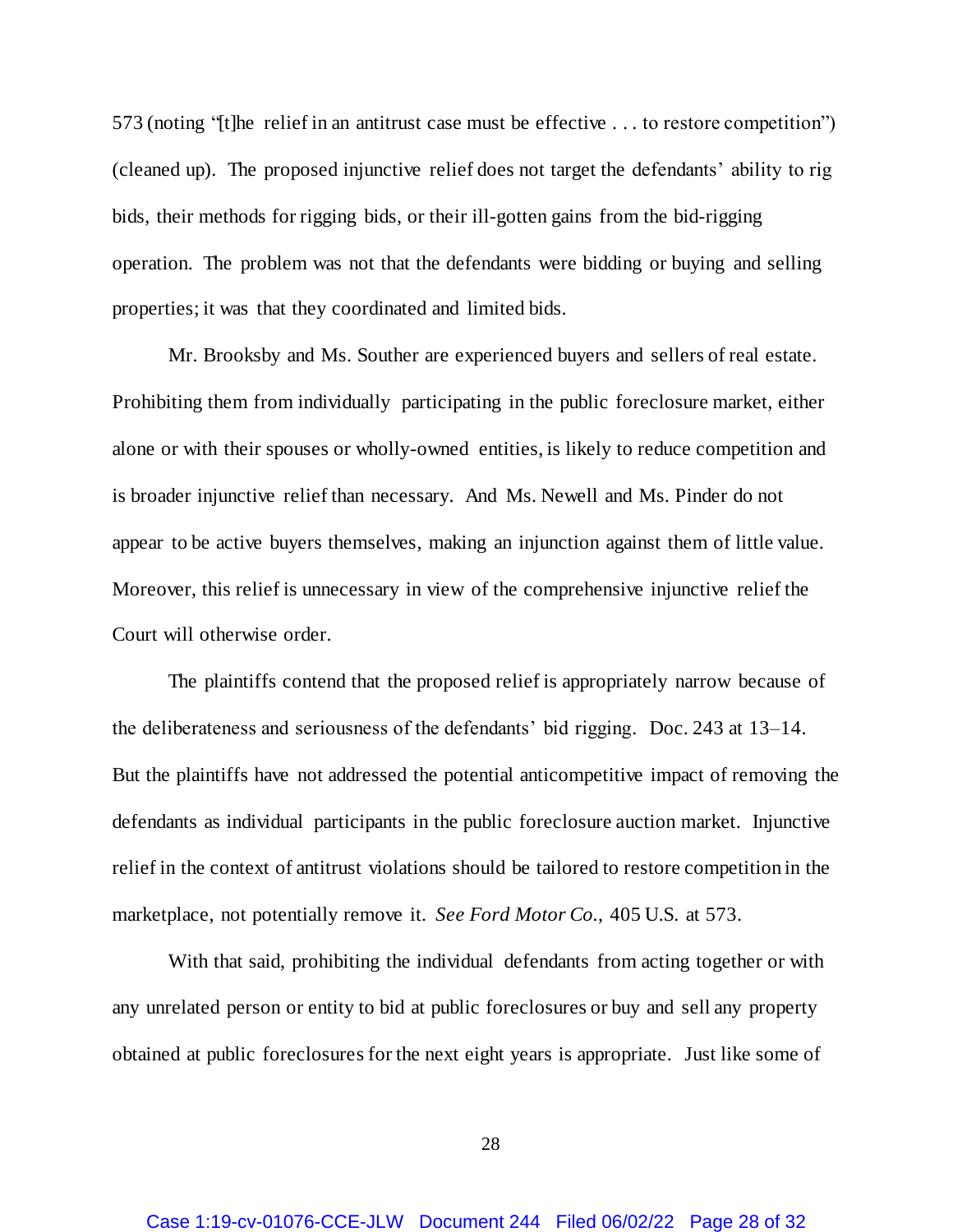the other forms of relief the Court is granting, this is little more than a prohibition on the specific kinds of bid rigging practiced by the defendants.

As discussed *supra*, Mr. Brooksby, Ms. Souther, Ms. Pinder, and Ms. Newell each played integral roles in the bid-rigging scheme and worked collectively to further its aims. Ms. Souther routinely used the Estates' services and coordinated bidding and negotiating strategies with Mr. Brooksby. All four educated Estates members on the Estates' bid-rigging system. Together, Mr. Brooksby, Ms. Pinder, and Ms. Newell coordinated rigged bids. If an Estates member acquired rights to purchase property through bid rigging, Ms. Souther would sometimes misrepresent those rights to homeowners to extort money from them, which benefitted Mr. Brooksby. If an Estates member closed on the property and made money, Mr. Brooksby and the others would profit; it seems that Mr. Brooksby often chose a low bid for the Estates to pursue based on how much money he personally could make, with no risk, either directly or through one of his shadow entities. Allowing the defendants to individually participate in the public foreclosure market enhances competition; but not restraining them from acting together or with any unrelated person or entity to place or close on such bids creates a significant risk of recurrent antitrust violations.

Given this significant risk of recurrent violations, injunctive relief restraining Mr. Brooksby, Ms. Souther, Ms. Pinder, and Ms. Newell from acting together with each other or with any unrelated person or entity to bid on properties at public foreclosure auctions or to buy or sell properties obtained at foreclosure auctions will be granted. The plaintiffs have shown irreparable harm from the threat of recurrent violations and will suffer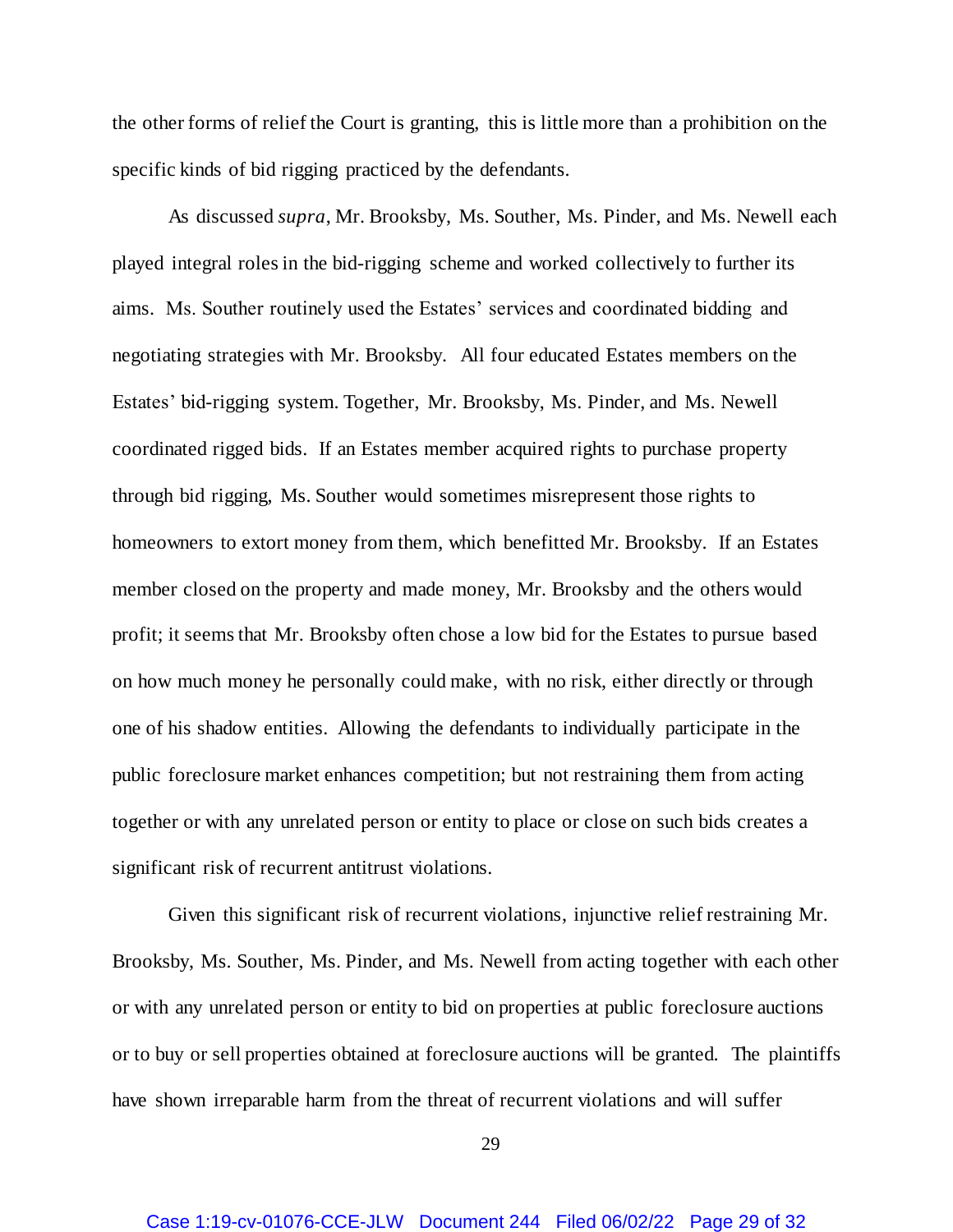hardship if the injunctive relief is not granted. And the public's interest will be served by the injunctive relief because it will protect competition. Any hardship to the defendants is mitigated because the injunctive relief targets their ability to engage in bid rigging without prohibiting them from participating individually in the public foreclosure market.

### **h. Dissolution of the Corporate Defendants**

The plaintiffs seek to have the Estates LLC, the Estates (UT) LLC, and Timbra of North Carolina LLC "immediately dissolved and cease all business operations." Doc. 243-1 at 14. The defendants object to such broad relief. Doc. 241 at 4. Because dissolution is a drastic remedy that may be broader than necessary to ensure the defendants' antitrust violations do not recur, the plaintiffs' request for dissolution of those corporate defendants will be denied.

Dissolution is an extreme remedy. *See Am. Stores Co.*, 495 U.S. at 290–92 (describing how dissolution as a "corporate death sentence" is a potent remedy); *United Shoe Mach. Corp.*, 391 U.S. at 250–51 (referring to immediate dissolution as a "drastic" remedy). If the LLC defendants can operate without bid rigging, then dissolution is not appropriate.

As discussed *supra*, the Estates may be able to continue the part of its operations that provides a central clearinghouse of information about real estate in foreclosure and otherwise for sale across a broad geographic area. Such a website could have procompetitive effects. It might also be possible for the Estates to serve as a clearinghouse for members interested in retaining the services of independent bidding assistants to physically handle the bidding at public foreclosure auctions. So long as those acquisition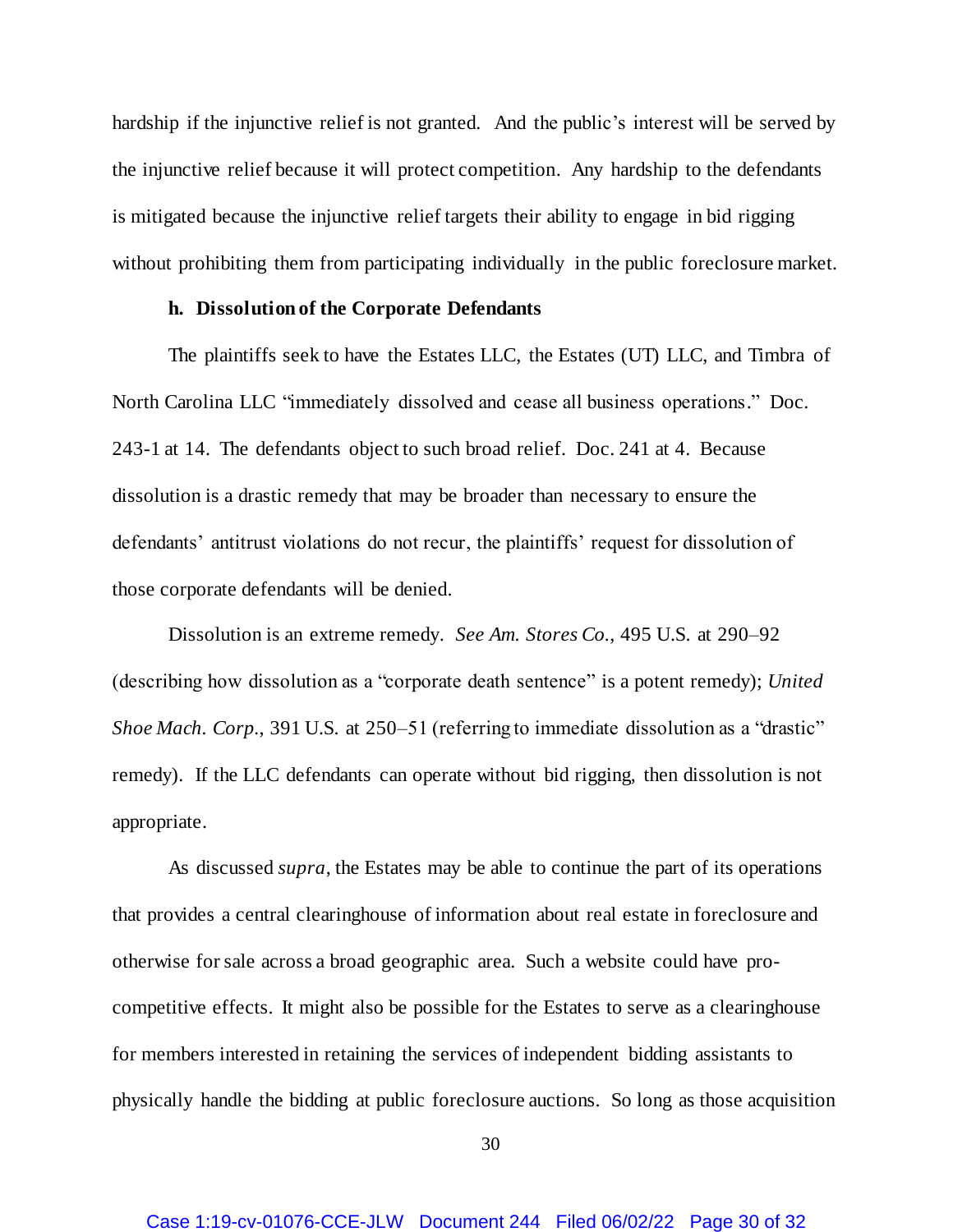assistants served as agents for the members and did not coordinate or limit bids between and among themselves or in conjunction with the Estates or others, such services could increase bidding and competition on foreclosed properties.

In addition to being drastic, dissolution of the LLC defendants may not be all that effective. Nothing would prohibit the defendants from forming new entities that could provide a foundation for a bid-rigging scheme if they were of a mind to violate other provisions of the permanent injunction.

The plaintiffs point out, accurately, that the very reason for the existence of these LLCs as they have operated for years was and is to "provide a platform that allows the bid-rigging scheme to prosper." Doc. 243 at 7. But given the other injunctive relief the Court is ordering, including the requirements that the defendants stop operating the http://www.estatestracking.com website or any other website that centrally tracks internal bids or interest in properties and prohibiting the defendants from engaging in bid-rigging, complete dissolution is too broad a remedy.

### **V. Conclusion**

For the most part, the plaintiffs' proposed injunctive relief is appropriate and will be granted. Prohibiting the defendants from continuing to operate the core aspects of their bid-rigging scheme will terminate the defendants' illegal antitrust acts, ensure their antitrust violations do not recur, and serve the public's broader interest in protecting competition. As for the injunctive relief aimed at the defendants' ill-gotten gains, injunctive relief is appropriate to eliminate the consequences of the defendants' unlawful conduct. Still, injunctive relief is not to be unlimited in scope, and some of the proposed